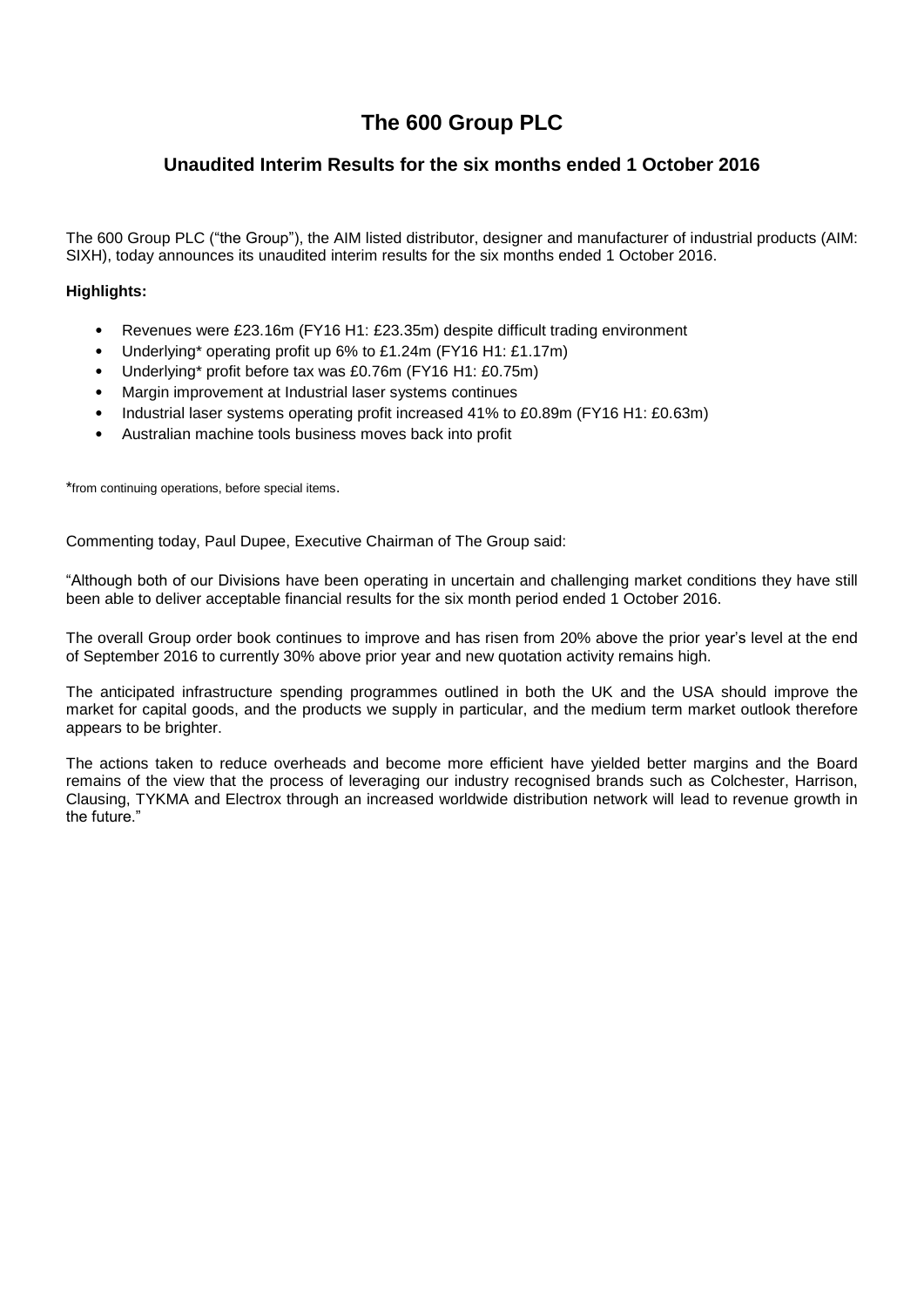## **Reconciliation of underlying profit before taxation:**

| 26 Weeks ended | 26 Weeks ended |
|----------------|----------------|
| 1 October      | 26 September   |
| 2016           | 2015           |
| £m             | £m             |
| 23.16          | 23.35          |
| (15.07)        | (15.42)        |
| 8.09           | 7.93           |
| (6.85)         | (6.76)         |
| 1.24           | 1.17           |
| (0.48)         | (0.42)         |
| 0.76           | 0.75           |
|                |                |
|                | 0.93           |
| 0.75           | 0.58           |
| (0.05)         | (0.58)         |
| (0.08)         | (0.07)         |
| 0.62           | 0.86           |
|                | 1.61           |
|                | 1.38           |

More Information on the group can be viewed at: [www.600group.com](http://www.600group.com/)

| Enquiries:                                     |                    |
|------------------------------------------------|--------------------|
| The 600 Group PLC                              | Tel: 01924 415000  |
| Paul Dupee, Executive Chairman                 |                    |
| Neil Carrick, Finance Director                 |                    |
| <b>Cadogan PR Limited</b>                      | Tel: 020 7930 7006 |
| Alex Walters                                   | Tel: 07771 713608  |
| <b>FinnCap</b>                                 | Tel: 020 7600 1658 |
| Tony Quirke/Mia Gardiner (Sales/Broking)       |                    |
| <b>SPARK Advisory Partners Limited (NOMAD)</b> |                    |
| Sean Wyndham-Quin/ Miriam Greenwood            | Tel: 020 3368 3553 |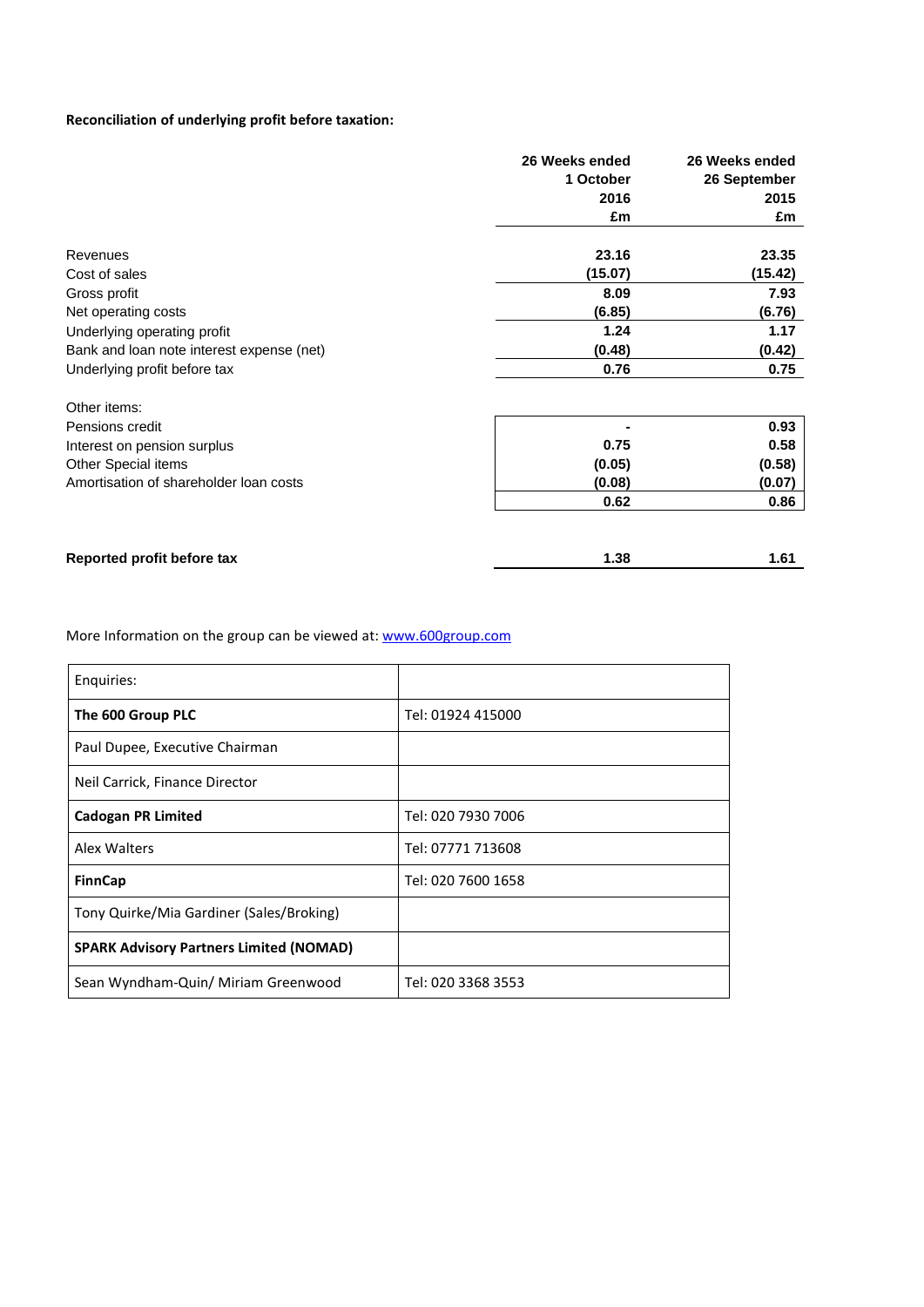### **The 600 Group Plc**

### **Executive Chairman's Statement for the six months ended 1 October 2016**

### **Overview**

Although both of our Divisions have been operating in uncertain and challenging market conditions theyhave still been able to deliver acceptable financial results for the six month period ended 1 October 2016. Revenue was £23.16m against £23.35m in the previous half year but the improved operating margins in TYKMA Electrox helped improve Group underlying operating profit by 6% to £1.24m (FY16 H1: £1.17m).

Whilst the Group has seen some benefit from the retranslation of foreign earnings into Sterling following the weakness of the Pound after Brexit this has also increased input costs for the UK which are predominately Dollar based.

We have continued to invest in facilities and new product developments to maintain our strategic goal of leveraging the strength of the Group's brands into niche markets worldwide.

### **Results and dividend**

Revenue was £23.16m (FY16 H1: £23.35m) generating a net underlying operating profit (excluding the effects of special items) up 6% at £1.24m (FY16 H1: £1.17m).

After taking account of interest on bank borrowings and loan notes, the underlying Group pre-tax profit before special items was £0.76m (FY16 H1: £0.75m) and £1.38m (FY16 H1: £1.61m including £0.93m of pensions credit) after special items.

Special items have been noted separately so that the underlying trading performance can be better understood. In the current period share option costs, the amortisation of intangible assets acquired, amortisation of loan note expenses and the pensions credit interest on the scheme surplus, which are non-cash items, are included in special items. The prior period included in addition to these regular items a large credit of £0.93m as a result of liability reduction exercises by the pension scheme trustees, reorganisation and redundancy costs as a result of the integration of the TYKMA and Electrox businesses, and the cost of the Board change in April 2015.

The total profit attributable to shareholders of the Group for the financial period was £1.09m (FY16 H1: £1.12m including £0.93m of pensions credit), providing earnings of 1.05 pence per share (FY16 H1: 1.21 pence). The underlying earnings per share (excluding the large pensions credit last year, pension interest and other special items) were 0.71p (FY16 H1: 0.85p).

The Board continues to believe the retention of earnings to grow the businesses is the most appropriate use of available finance and accordingly do not recommend the payment of an interim dividend.

## **Operating activities**

### *Machine tools and precision engineered components*

|                  | <b>FY17 H1</b><br>£m | <b>FY16 H1</b><br>£m |
|------------------|----------------------|----------------------|
| Revenues         | 16.42                | 16.81                |
| Operating profit | 0.93                 | 1.05                 |
| Operating margin | 5.7%                 | 6.2%                 |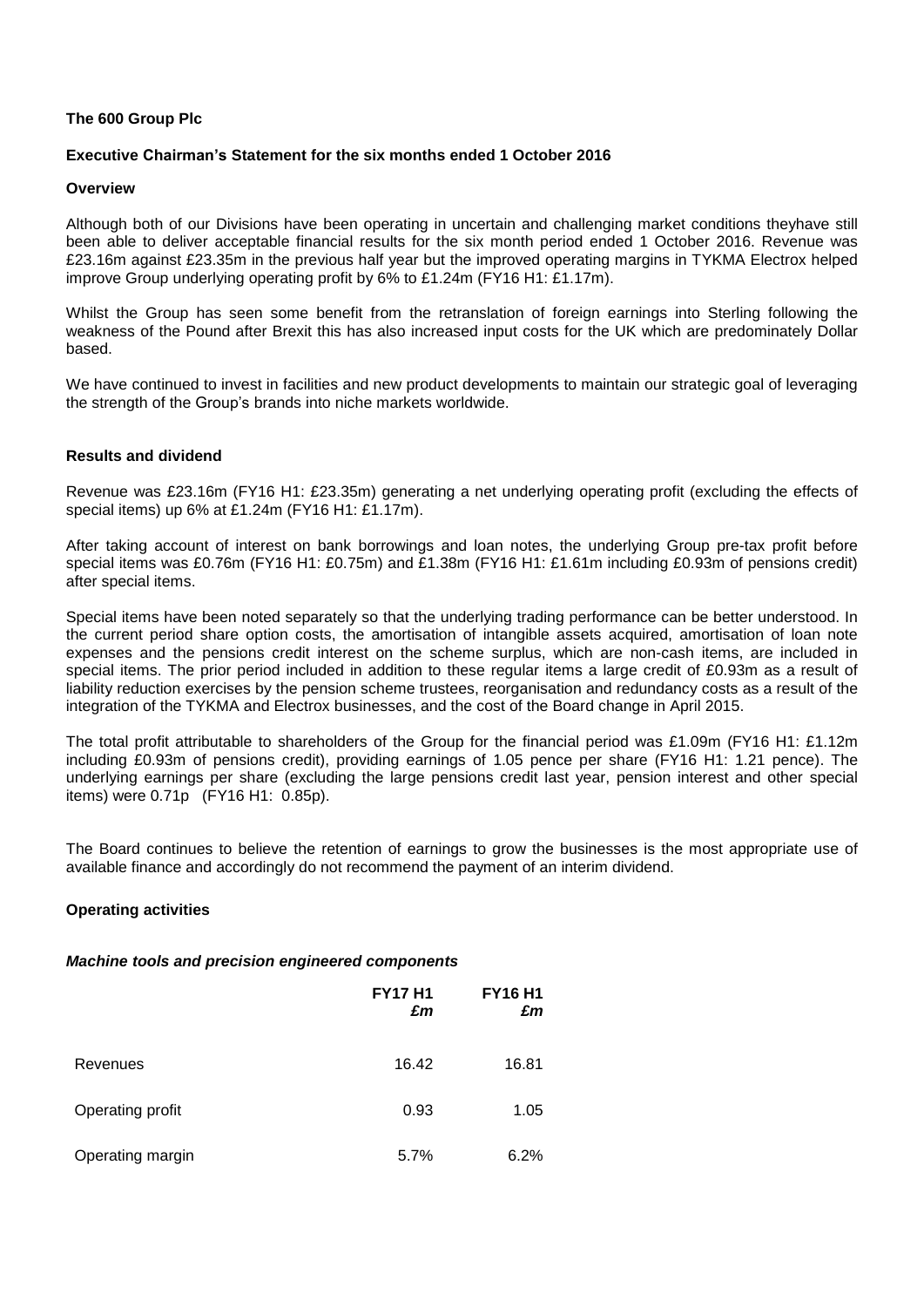Revenues in our North American business were down 5% (19% at constant currency rates) against a backdrop of a declining market of around 17%. Gross margins improved by 1% and overheads were reduced by 11% to contain the fall in operating margin.

The Group believes the uncertainty of US exporters following Brexit and the effects of the US Presidential elections on domestic confidence were key factors in a difficult trading period. Actual quotation activity has been high, some 15 - 20% up on the prior year but the commitment of customers to place orders has, we believe, been affected by the uncertainty created by these two major events.

There has been a pick up in order activity since the election and the current order book is 37% higher in local currency (63% in Sterling terms) than at this time last year. The anticipated government infrastructure spending should also be positive for capital goods in general and our sector in particular in the medium term.

Product development has continued during the period with US built mills and saws being added to the range and work concluded on a CNC control for mills sold into the European market.

The machine tools business of Kondia, formerly Spain's largest manufacturer of milling machines, was acquired in early October 2016 for Euro 50,000. The Clausing operation had previously sold these products for over twenty years in the USA and has a good spares and service operation to support the existing population of machines. The popular FV milling machines will now be produced by the Group to complement the existing US built products and the worldwide spares supply will now be taken over by the Group.

Trading in the European market also proved to be difficult with revenue falling short of the corresponding prior period by 4%. Since Brexit, enquiries have improved by approximately 40% led by the UK, Middle East and Northern Europe, but conversion to orders remains weak and patchy.

The introduction of the Clausing product range of saws, drills, mills and grinders into the UK, and European markets has proved successful and is a growing part of the product portfolio. These products are very often found alongside our Colchester and Harrison lathes in the many facilities we sell into and are a natural extension to our existing product range in these markets. These types of product represent about 50% of the total machine tools sold by our North American operation against only about 4% currently for UK and Europe.

The first machines from our new Indian partners are due in the next few weeks and several quality and marketing visits have been made during this period by both parties.

The weakness of Sterling following Brexit has increased input costs which are predominately US Dollar based and in line with most of our competition a price increase has had to be implemented from 1 November on all products.

The Australian operation in contrast enjoyed a significant turnaround in both volumes and profitability during the period with both domestic Australian business and South East Asia improving. Volumes improved 73% over the same period last year and the business moved from a small loss into profit.

The development of new sales channels for our branded products in South East Asia including new distributorships in Thailand, Vietnam and Singapore has continued throughout this period.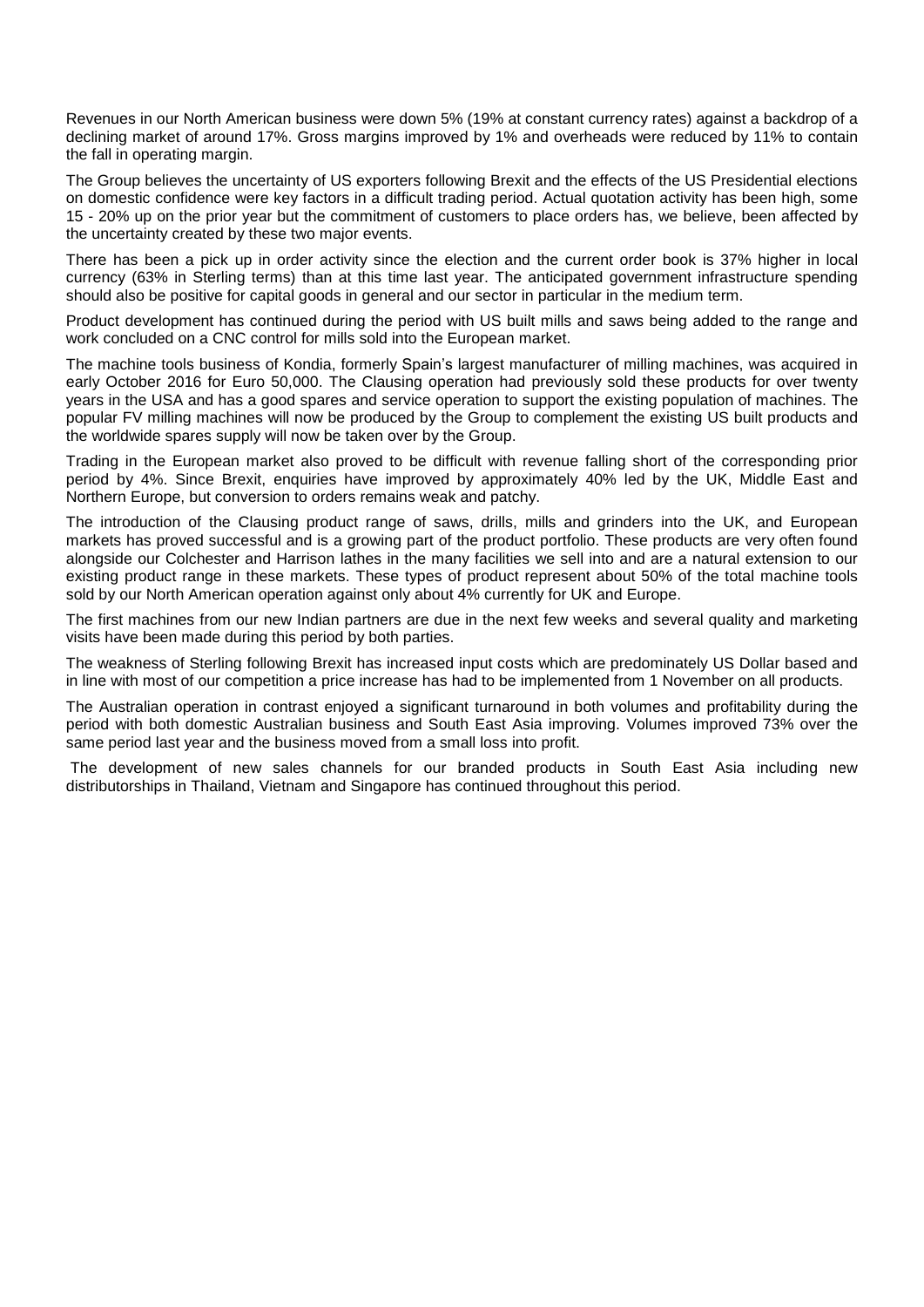### *Industrial Laser systems*

|                  | <b>FY17 H1</b><br>£m | <b>FY16 H1</b><br>£m |
|------------------|----------------------|----------------------|
| Revenues         | 6.74                 | 6.57                 |
| Operating profit | 0.89                 | 0.63                 |
| Operating margin | 13.2%                | 9.6%                 |

The consolidation of manufacturing onto one site in Ohio USA and revision of the supply chain was completed during this period and the improved margins seen towards the end of the last financial year have continued.

Top line progress has however, we believe, been affected by the uncertainty caused by Brexit in the UK and other issues within Europe and the presidential campaign in the USA. Although quotation activity in this Division has been strong recently, up over 30% from the levels in April and May this year, the conversion into orders has been held back by uncertainty.

Also unit volumes have improved by 11% against the same period last year, but the market has seen a degree of price deflation with unit prices falling particularly at the lower specification end of the market.

The combined TYKMA Electrox business now has worldwide credibility and in addition to securing initial sales to a number of new multi-national corporations in the period the business has recently been awarded a multiple unit repeat order for delivery in the second half of the year to a global operator with potential follow on business for sites in other countries.

A number of new products were launched in September at the IMTS trade show in Chicago providing an expanded range of products to support existing export areas and facilitate growth in these countries and Asia Pacific through a new international sales manager.

The divisional operating profit and margin have shown an increase over previous periods demonstrating the benefits of the businesses' integration and reflect an increase in overall manufacturing efficiencies.

### **Facilities**

The industrial laser systems manufacturing operation was consolidated in Chillicothe, Ohio during the period and the reduced UK operation moved to smaller leasehold premises enabling the Letchworth long leasehold building to be sold for its book value of £2min early July 2016.

### **Financial position**

Net assets decreased in the six month period by £2.7m to £38.1m largely as a result of the pension asset decrease. Net assets excluding the effect of pension schemes (and associated taxation) increased by £2m to £16.2m as a result of net profit generation, the increase of £0.6m in the value of the ProPhotonix investment and the currency movements on the retranslation into Sterling of our overseas assets.

Cash used in operations was negative at £1.35m with £1.46m of funds from operating activity absorbed in restructuring costs, paydown of creditors and working capital increases in the UK, as a result of the seasonal sales to educational establishments, and in the USA to support the move of laser manufacture from the UK to the USA. The net proceeds of £2m from the sale of the Letchworth site were received in July 2016 and used to reduce UK borrowings. The exchange effect of the retranslation of our US borrowings at 1 October 2016 compared to the rates ruling at 2 April 2016 has increased the stated borrowings by £0.4m.

Net debt as a consequence of these movements increased by £0.45m to £14.34m resulting in gearing of 37.6% (March 2016: 34.8%).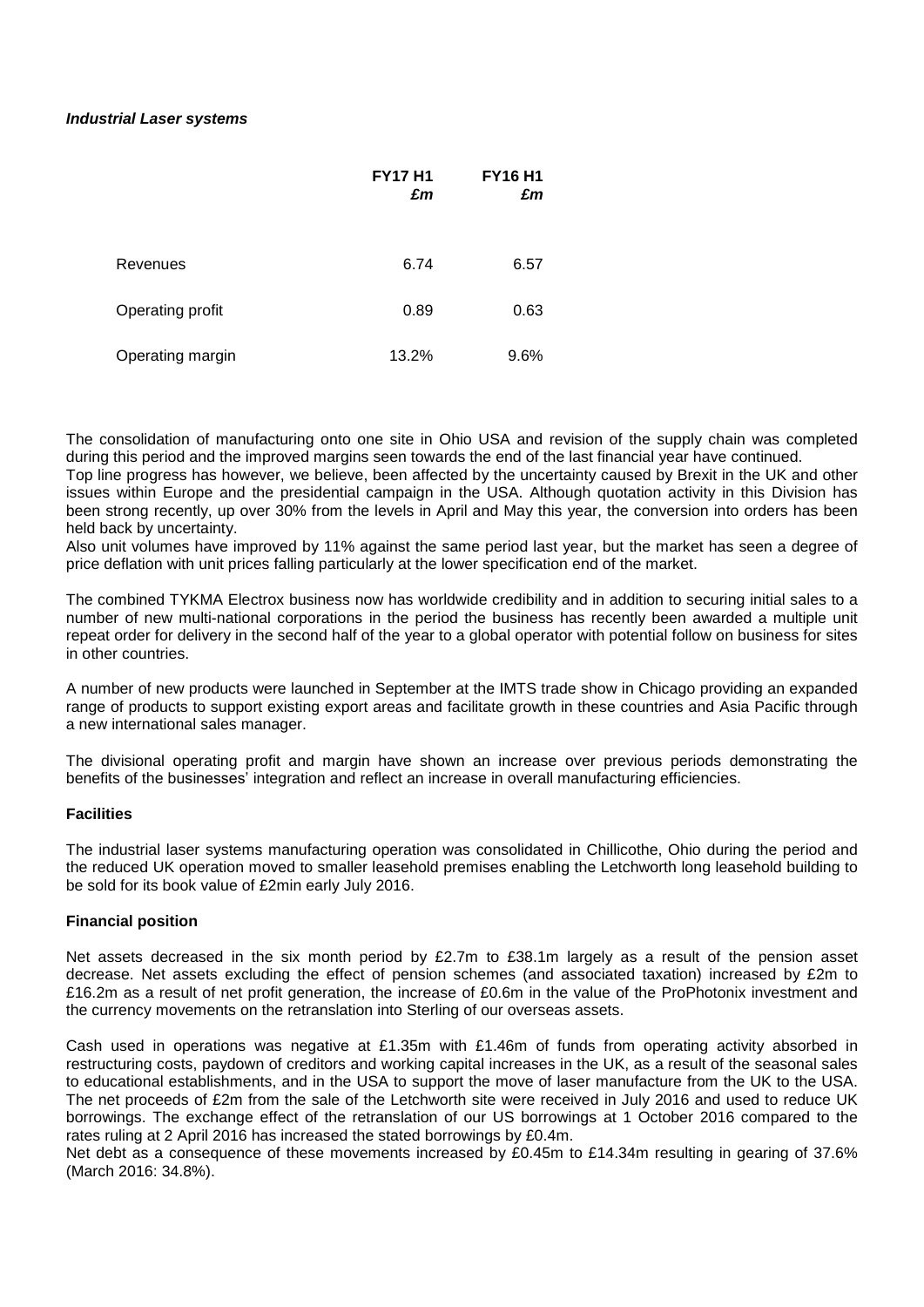New increased UK bank facilities were put in place in August 2016 with HSBC to support the UK machine tool business and Bank of America renewed and increased their working capital facilities for Clausing and TYKMA in the USA in September 2016.

### **UK pension scheme**

The accounting surplus on the UK pension scheme decreased during the period from £42m at 2 April 2016 to £35m as a result of changes in underlying assumptions, most notably the yield on corporate bonds upon which the valuation is based.

The funding position of the scheme using the much more prudent technical provisions basis for valuation in the latest draft tri-ennial valuation at 31 March 2016 was a surplus of £2.2m compared to the tri-ennial valuation deficit at 31 March 2013 of £25.4m. Consequently it is expected that an agreement will be reached to ensure that there will continue to be no requirement for any cash funding from the Company.

The scheme continues to benefit from active management of the investment portfolio with the overall aim of securing members' benefits without reliance on future contributions from the Group. The Directors and Trustees continue to work in close co-operation, and liability reduction exercises are ongoing.

### **Outlook**

Market conditions generally remain unpredicatable and although current enquiry levels are at a relatively high level, customer confidence to commit to purchase is, we believe, still affected by the uncertainties of Europe and policies which have been suggested will be implemented by the new US President. Underlying order activity is currently giving us less than two month's visibility and therefore trading results are subject to uncertainty and potential monthly volatility.

Despite these factors the overall Group order book continues to improve and has risen from 20% above the prior year's level at the end of September 2016 to currently 30% above prior year and new quotation activity remains high.

The anticipated infrastructure spending programmes outlined in both the UK and the USA should improve the market for capital goods and the products we supply in particular and the medium term market outlook therefore appears to be brighter.

Resource continues to be directed into sales and marketing across all businesses and new products and new markets are being developed.

The actions taken to reduce overheads and become more efficient have yielded better margins and the Board remains of the view that the process of leveraging our industry recognized brands such as Colchester, Harrison, Clausing, TYKMA and Electrox through an increased worldwide distribution network will lead to revenue growth in the future.

**Paul Dupee Executive Chairman 6 December 2016**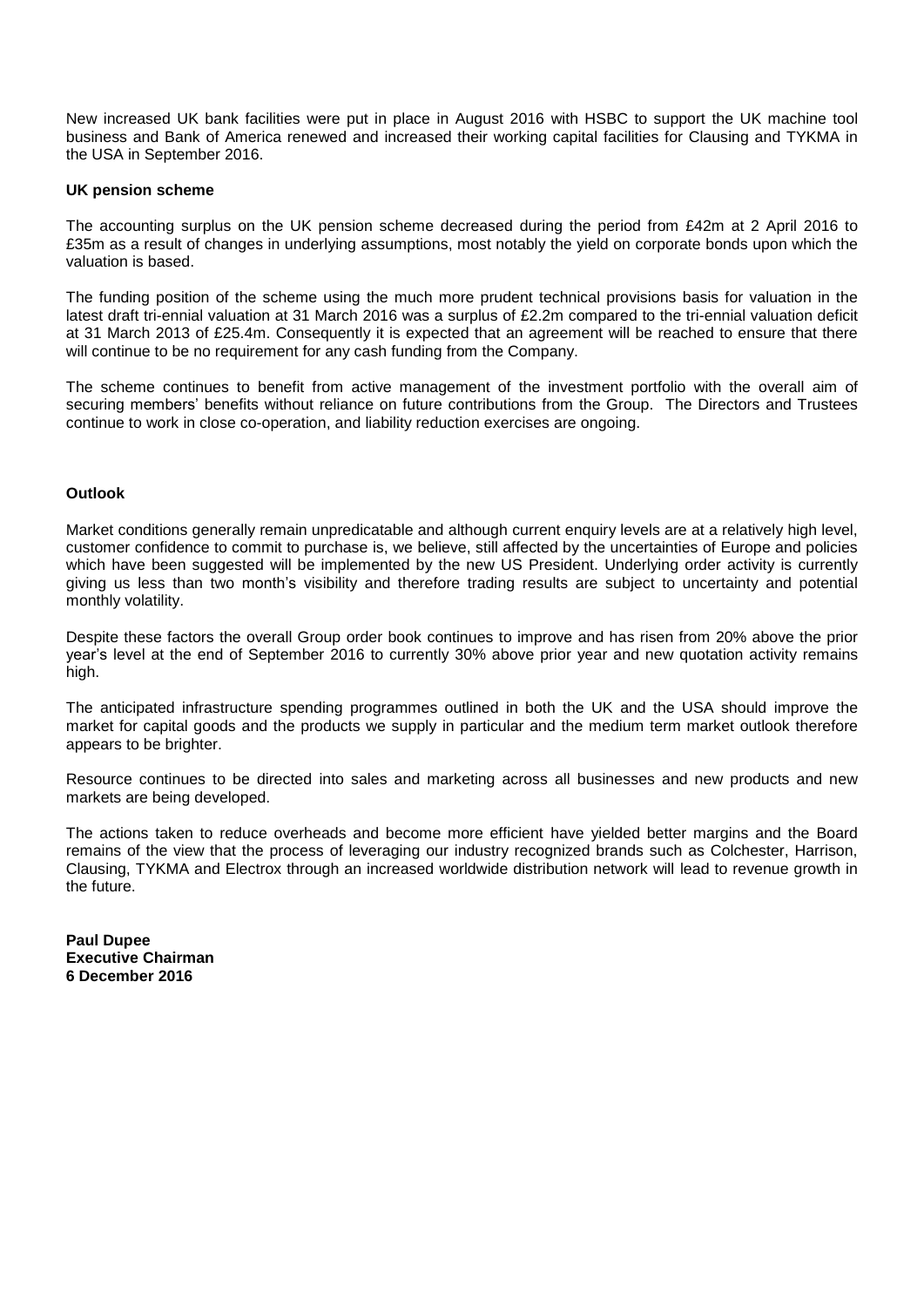# **Condensed Consolidated income**

## **statement (unaudited)**

For the 26 week period ended 1 October 2016

|                                                                                                                          | 26 weeks<br><b>Ended</b><br>1 October<br>2016 | 26 weeks<br>ended<br>26 September<br>2015 | 53 weeks<br>Ended<br>2 April<br>2016      |
|--------------------------------------------------------------------------------------------------------------------------|-----------------------------------------------|-------------------------------------------|-------------------------------------------|
|                                                                                                                          | £'000                                         | £'000                                     | £'000                                     |
| Continuing<br><b>Revenue</b><br>Cost of sales                                                                            | 23,163<br>(15,074)                            | 23,346<br>(15, 409)                       | 45,269<br>(29, 899)                       |
| <b>Gross profit</b>                                                                                                      | 8,089                                         | 7,937                                     | 15,370                                    |
| Net operating expenses<br>Pensions credit<br>Other special items<br>Total Net operating expenses                         | (6, 855)<br>(49)<br>(6,904)                   | (6,789)<br>934<br>(582)<br>(6, 437)       | (13, 014)<br>940<br>(4, 460)<br>(16, 534) |
| <b>Operating profit</b>                                                                                                  | 1,185                                         | 1,520                                     | (1, 164)                                  |
| Bank and other interest<br>Contingent consideration settlement<br>Interest on pension surplus<br><b>Financial income</b> | 1<br>750<br>751                               | $\boldsymbol{9}$<br>580<br>589            | 10<br>2,032<br>1,171<br>3,213             |
| Bank and other interest<br>Amortisation of shareholder loan costs<br><b>Financial expense</b>                            | (479)<br>(82)<br>(561)                        | (426)<br>(70)<br>(496)                    | (890)<br>(150)<br>(1,040)                 |
| <b>Profitbefore tax</b>                                                                                                  | 1,375                                         | 1,613                                     | 1,009                                     |
| Income tax(charge)/credit                                                                                                | (284)                                         | (497)                                     | 137                                       |
| Profit for the period from continuing<br>operations                                                                      | 1,091                                         | 1,116                                     | 1,146                                     |
| Attributable to equity holders of the parent                                                                             | 1,091                                         | 1,101                                     | 1,157                                     |
| Attributable to non controlling interests                                                                                |                                               | 15                                        | (11)                                      |
|                                                                                                                          | 1,091                                         | 1,116                                     | 1,146                                     |
| Basic earnings per share                                                                                                 | 1.05p                                         | 1.21 <sub>p</sub>                         | 1.26p                                     |
| Diluted earnings per share                                                                                               | 1.05p                                         | 1.20p                                     | 1.25p                                     |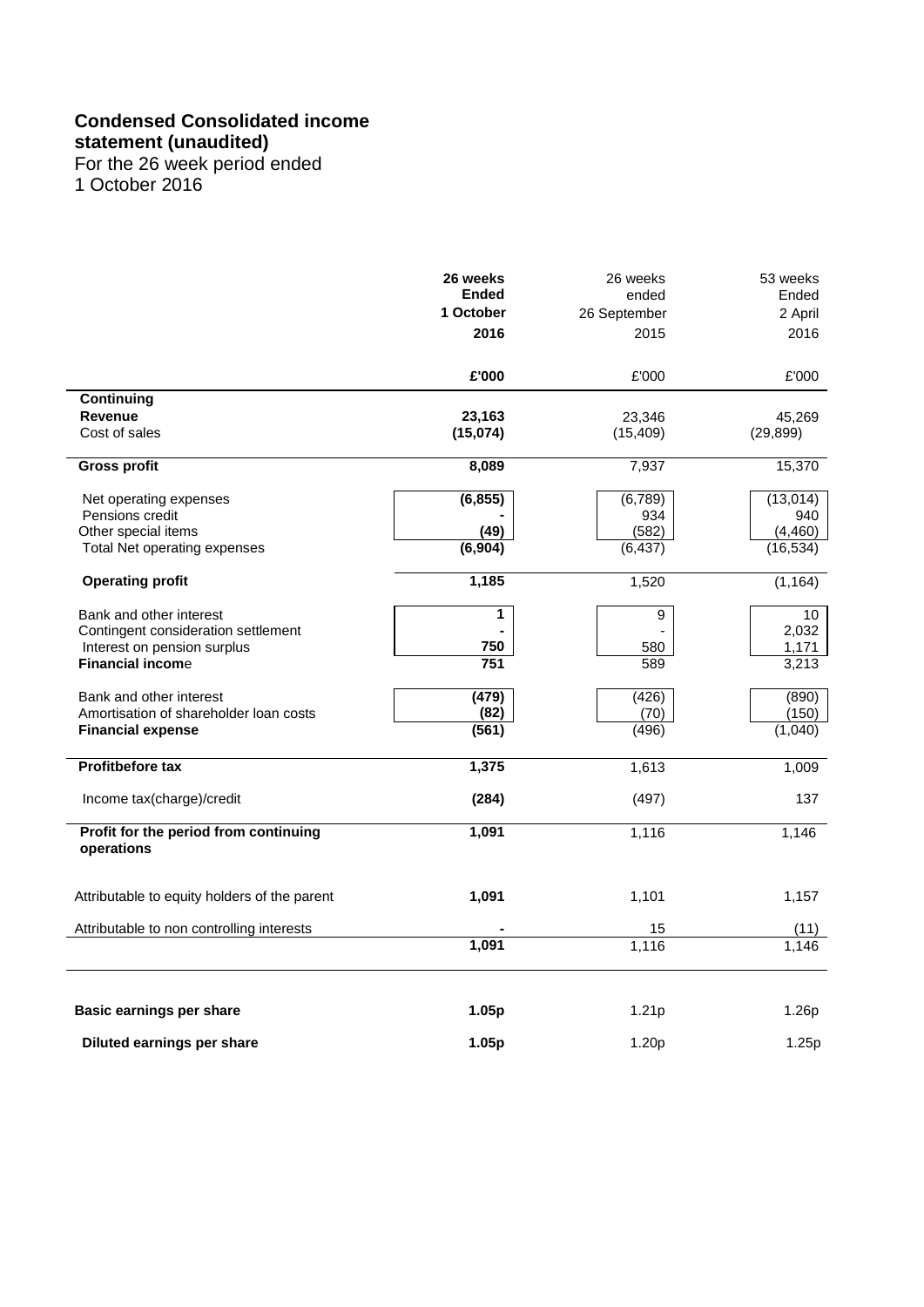# **Condensed Consolidated statement of**

**comprehensive income (unaudited)**

For the 26 week period ended 1 October 2016

|                                                                                      | 26 weeks     | 26 weeks     | 53 weeks |
|--------------------------------------------------------------------------------------|--------------|--------------|----------|
|                                                                                      | <b>Ended</b> | Ended        | Ended    |
|                                                                                      | 1 October    | 26 September | 2 April  |
|                                                                                      | 2016         | 2015         | 2016     |
|                                                                                      | £000         | £000         | £000     |
| Profit for the period                                                                | 1,091        | 1,116        | 1,146    |
| Other comprehensive (expense)/income:                                                |              |              |          |
| Items that will not be reclassified to the Income Statement:                         |              |              |          |
| Remeasurement of the net defined benefit asset                                       | (7, 816)     | (342)        | 4,436    |
| Deferred taxation                                                                    | 2,736        | 120          | (515)    |
| Total items that will not be reclassified to the Income<br><b>Statement:</b>         | (5,080)      | (222)        | 3,921    |
| Items that are or may in the future be reclassified to the<br>Income Statement:      |              |              |          |
| Fair value adjustment of ProPhotonix investment                                      | 606          | (167)        | (29)     |
| Fair valuation of assets held for sale                                               |              |              | (450)    |
| Foreign exchange translation differences                                             | 629          | 6            | 286      |
| Total items that are or may be reclassified subsequently<br>to the Income Statement: | 1,235        | 6            | (193)    |
| Other comprehensive (expense)/income for the period,<br>net of income tax            | (3, 845)     | (383)        | 3,728    |
| Total comprehensive (expense)/income for the period                                  | (2,754)      | 733          | 4,874    |
| Attributable to:                                                                     |              |              |          |
| Equity holders of the Parent                                                         | (2,754)      | 718          | 4,885    |
| Non controlling interests                                                            |              | 15           | (11)     |
| <b>Total recognised (expense)/income</b>                                             | (2,754)      | 733          | 4,874    |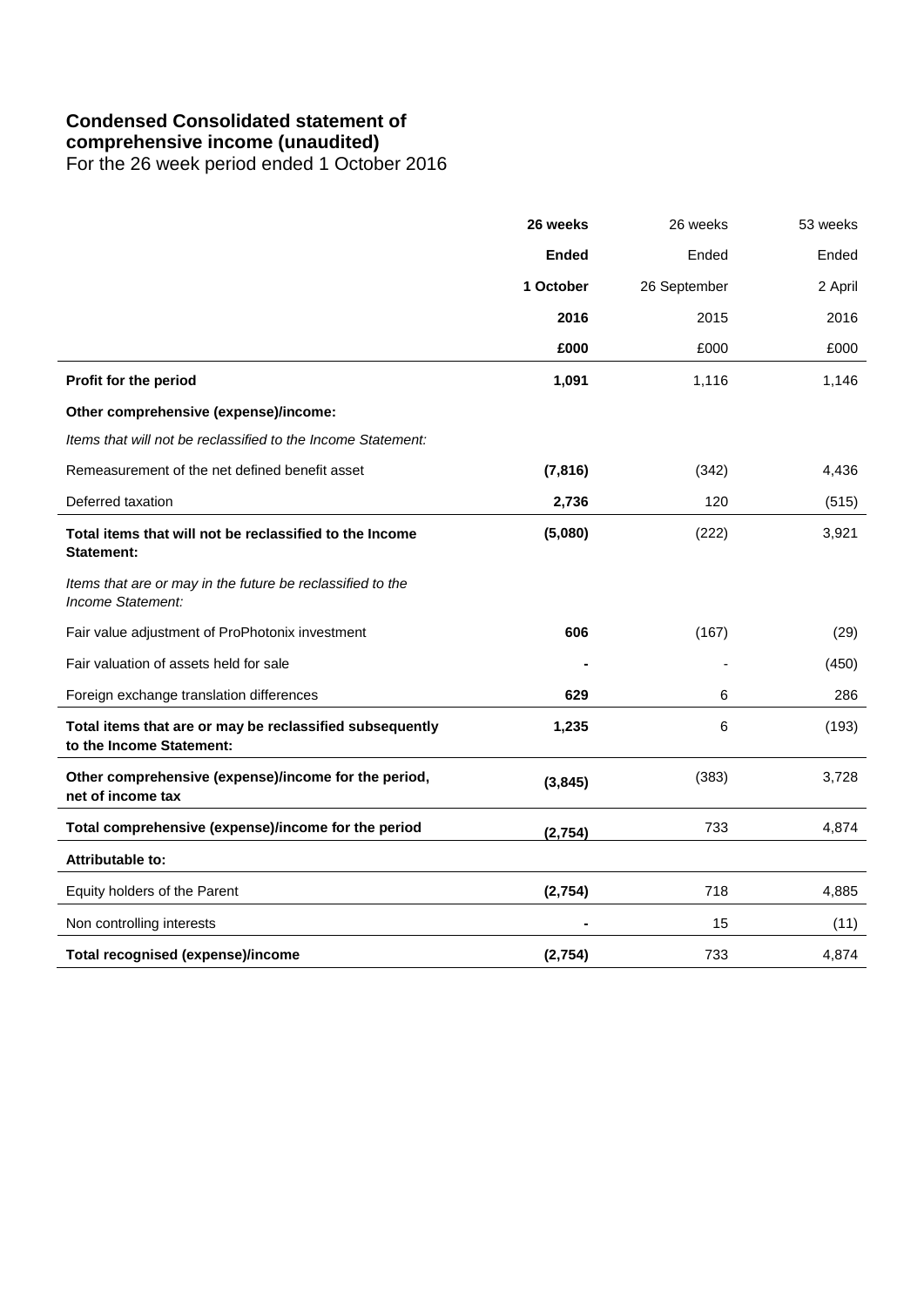# **Condensed Consolidated statement of financial position (unaudited)**

As at 1 October 2016

|                                | As at     | As at        | As at     |
|--------------------------------|-----------|--------------|-----------|
|                                | 1 October | 26 September | 2 April   |
|                                | 2016      | 2015         | 2016      |
|                                | £000      | £000         | £000      |
| <b>Non-current assets</b>      |           |              |           |
| Property, plant and equipment  | 3,430     | 5,499        | 3,235     |
| Goodwill                       | 7,144     | 7,144        | 7,144     |
| Other Intangible assets        | 325       | 2,379        | 322       |
| Investments                    | 1,102     | 358          | 496       |
| Employee benefits              | 33,743    | 35,441       | 40,937    |
| Deferred tax assets            | 4,008     | 2,997        | 3,832     |
|                                | 49,752    | 53,818       | 55,966    |
| <b>Current assets</b>          |           |              |           |
| Inventories                    | 12,471    | 11,293       | 11,271    |
| Trade and other receivables    | 8,014     | 7,203        | 6,771     |
| Assets held for sale           |           |              | 1,999     |
| Cash and cash equivalents      | 945       | 1,383        | 765       |
|                                | 21,430    | 19,879       | 20,806    |
| <b>Total assets</b>            | 71,182    | 73,697       | 76,772    |
| <b>Non-current liabilities</b> |           |              |           |
| Loans and other borrowings     | (9, 430)  | (10, 203)    | (11, 376) |
| Trade and other payables       |           | (4,092)      |           |
| Deferred tax liability         | (12,074)  | (13, 546)    | (14, 538) |
|                                | (21, 504) | (27, 841)    | (25, 914) |
| <b>Current liabilities</b>     |           |              |           |
| Trade and other payables       | (5,221)   | (6, 252)     | (6,318)   |
| Income tax payable             | (61)      | (244)        |           |
| Provisions                     | (428)     | (531)        | (425)     |
| Loans and other borrowings     | (5,853)   | (3, 323)     | (3,275)   |
|                                | (11, 563) | (10, 350)    | (10, 018) |
| <b>Total liabilities</b>       | (33,067)  | (38, 191)    | (35, 932) |
| <b>Net assets</b>              | 38,115    | 35,506       | 40,840    |
|                                |           |              |           |
|                                |           |              |           |
| Shareholders' equity           |           |              |           |
|                                |           |              |           |

| Called-up share capital    | 1,044  | 924    | 1,044  |
|----------------------------|--------|--------|--------|
| Share premium account      | 1,013  | 248    | 1,013  |
| <b>Revaluation reserve</b> | 1,273  | 1,494  | 1,273  |
| Available for sale reserve | (45)   |        | (651)  |
| Equity reserve             | 139    | 139    | 139    |
| <b>Translation reserve</b> | 2,343  | 1,152  | 1,714  |
| Retained earnings          | 32,348 | 31,404 | 36,308 |
|                            | 38,115 | 35,361 | 40,840 |
| Non-controlling interests  |        | 145    |        |
| <b>Total equity</b>        | 38,115 | 35.506 | 40.840 |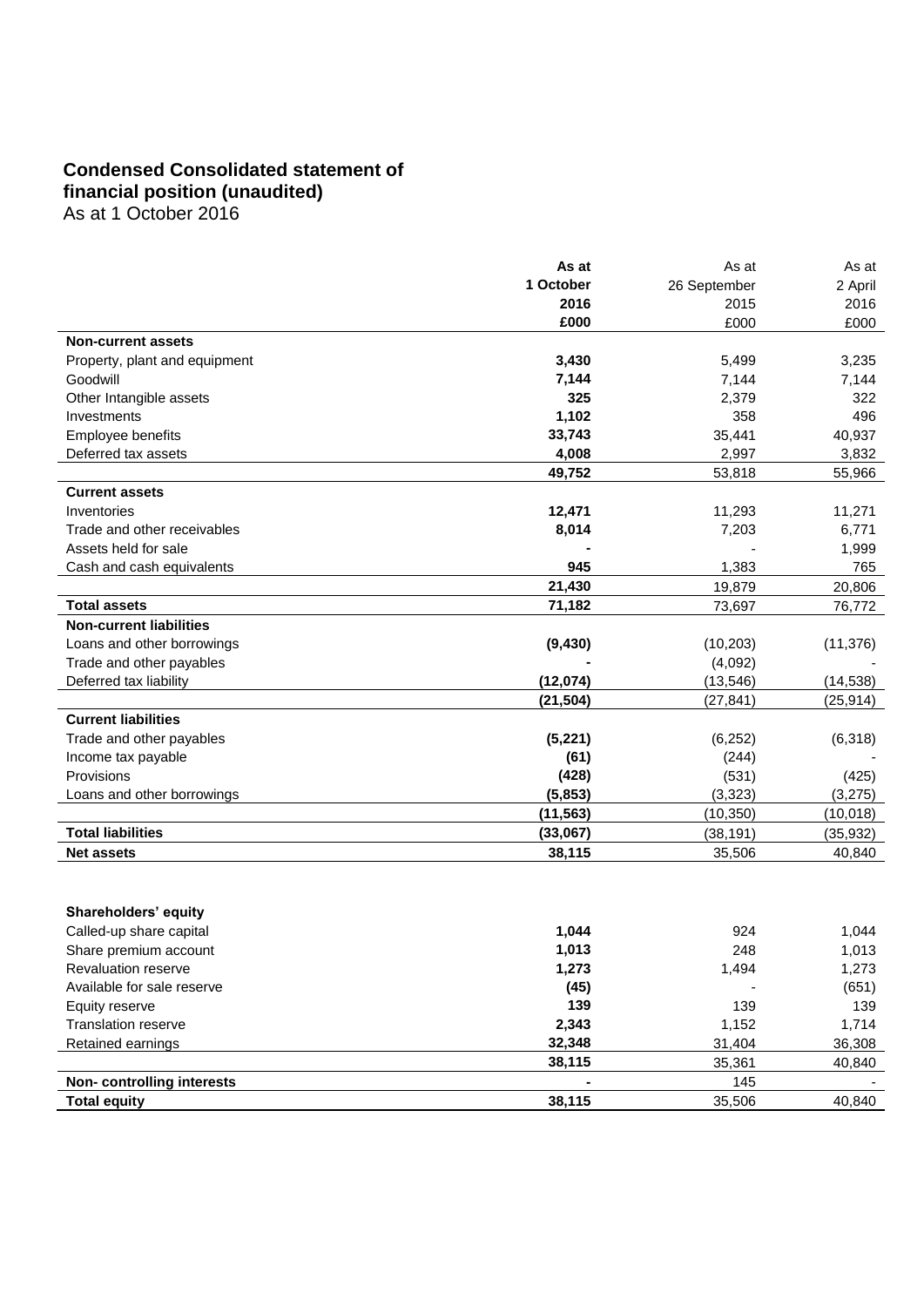# **Condensed Consolidated statement of changes in equity (unaudited)** As at 1 October 2016

|                                              | called up                | share              |                          | Available<br>for sale |                        |                          | Retained                 | Non                      |          |
|----------------------------------------------|--------------------------|--------------------|--------------------------|-----------------------|------------------------|--------------------------|--------------------------|--------------------------|----------|
|                                              | share<br>capital         | premium<br>account | Revaluation<br>reserve   | reserve               | Translation<br>reserve | Equity<br>reserve        | earnings                 | controlling<br>interest  | Total    |
|                                              | £000                     | £000               | £000                     | £000                  | £000                   | £000                     | £000                     | £000                     | £000     |
| At 28 March 2015                             | 896                      | -                  | 1,494                    | (622)                 | 1,428                  | 124                      | 31,270                   | 136                      | 34,726   |
| Profit for the period                        |                          |                    |                          |                       |                        |                          | 1,101                    | 15                       | 1,116    |
| Other comprehensive income:                  |                          |                    |                          |                       |                        |                          |                          |                          |          |
| Foreign currency translation                 |                          |                    |                          |                       | (179)                  |                          | 6                        |                          | (173)    |
| Re-measurement of net defined benefit assets |                          |                    |                          |                       |                        |                          | (342)                    |                          | (342)    |
| Fair value adjustment of investments         |                          |                    |                          | (97)                  |                        |                          | (167)                    |                          | (264)    |
| Deferred tax                                 |                          |                    |                          |                       |                        |                          | 120                      |                          | 120      |
| Total comprehensive income                   |                          |                    |                          | (97)                  | (179)                  |                          | 718                      | 15                       | 457      |
| Transactions with owners:                    |                          |                    |                          |                       |                        |                          |                          |                          |          |
| Share capital subscribed for                 | 28                       | 248                |                          |                       |                        |                          |                          |                          | 276      |
| Equity element of shareholder loan issued    |                          |                    |                          |                       |                        | 15                       |                          |                          | 15       |
| Credit for share-based payments              |                          |                    |                          |                       |                        |                          | 38                       |                          | 38       |
| Total transactions with owners               | 28                       | 248                |                          |                       |                        | 15                       | 38                       | $\overline{\phantom{0}}$ | 329      |
| Non controlling interest                     |                          |                    |                          |                       |                        |                          | $\overline{\phantom{0}}$ | (6)                      | (6)      |
| At 26 September 2015                         | 924                      | 248                | 1,494                    | (719)                 | 1,249                  | 139                      | 32,026                   | 145                      | 35,506   |
| Profit for the period                        |                          |                    |                          |                       |                        |                          | 56                       | (26)                     | 30       |
| Other comprehensive income:                  |                          |                    |                          |                       |                        |                          |                          |                          |          |
| Foreign currency translation                 |                          |                    |                          |                       | 465                    |                          | (6)                      |                          | 459      |
| Re-measurement of net defined benefit assets |                          |                    |                          |                       |                        |                          | 4,778                    |                          | 4,778    |
| Fair value adjustment of investments         |                          |                    |                          |                       | 68                     |                          | 167                      |                          | 235      |
| Transfer on revalued properties              |                          |                    | (221)                    |                       |                        |                          | (229)                    |                          | (450)    |
| Deferred tax                                 |                          |                    |                          |                       |                        |                          | (635)                    |                          | (635)    |
| Total comprehensive income                   |                          |                    | (221)                    |                       | 465<br>68              | —                        | 4,131                    | (26)                     | 4,417    |
| Transactions with owners:                    |                          |                    |                          |                       |                        |                          |                          |                          |          |
| Share capital subscribed for                 | 120                      | 765                |                          |                       |                        |                          |                          |                          | 885      |
| Acquisition of NCI                           |                          |                    |                          |                       |                        |                          | 125                      | (125)                    |          |
| Credit for share-based payments              |                          |                    |                          |                       |                        |                          | 26                       |                          | 26       |
| Total transactions with owners               | 120                      | 765                |                          |                       |                        | $\overline{\phantom{0}}$ | 151                      | (125)                    | 911      |
| Non controlling interest                     | $\overline{\phantom{0}}$ | —                  | $\overline{\phantom{0}}$ |                       |                        | —<br>—                   | —                        | 6                        | 6        |
| At 2 April 2016                              | 1,044                    | 1,013              | 1,273                    | (651)                 | 1,714                  | 139                      | 36,308                   | —                        | 40,840   |
| Profit for the period                        |                          |                    |                          |                       |                        |                          | 1,091                    |                          | 1,091    |
| Other comprehensive income:                  |                          |                    |                          |                       |                        |                          |                          |                          |          |
| Foreign currency translation                 |                          |                    |                          |                       | 629                    |                          |                          |                          | 629      |
| Re-measurement of net defined benefit assets |                          |                    |                          |                       |                        |                          | (7, 816)                 |                          | (7, 816) |
| Fair value adjustment of investments         |                          |                    |                          | 606                   |                        |                          |                          |                          | 606      |
| Deferred tax                                 |                          |                    |                          |                       |                        |                          | 2,736                    |                          | 2,736    |
| Total comprehensive income                   |                          |                    | $\overline{\phantom{0}}$ | 606                   | 629                    | —                        | (3,989)                  | —                        | (2,754)  |
| Transactions with owners:                    |                          |                    |                          |                       |                        |                          |                          |                          |          |
| Credit for share-based payments              |                          |                    |                          |                       |                        |                          | 29                       |                          | 29       |
| Total transactions with owners               |                          |                    | $\overline{\phantom{0}}$ |                       |                        | $\overline{\phantom{0}}$ | 29                       |                          | 29       |
| At 1 October 2016                            | 1,044                    | 1,013              | 1,273                    | (45)                  | 2,343                  | 139                      | 32,348                   | —                        | 38,115   |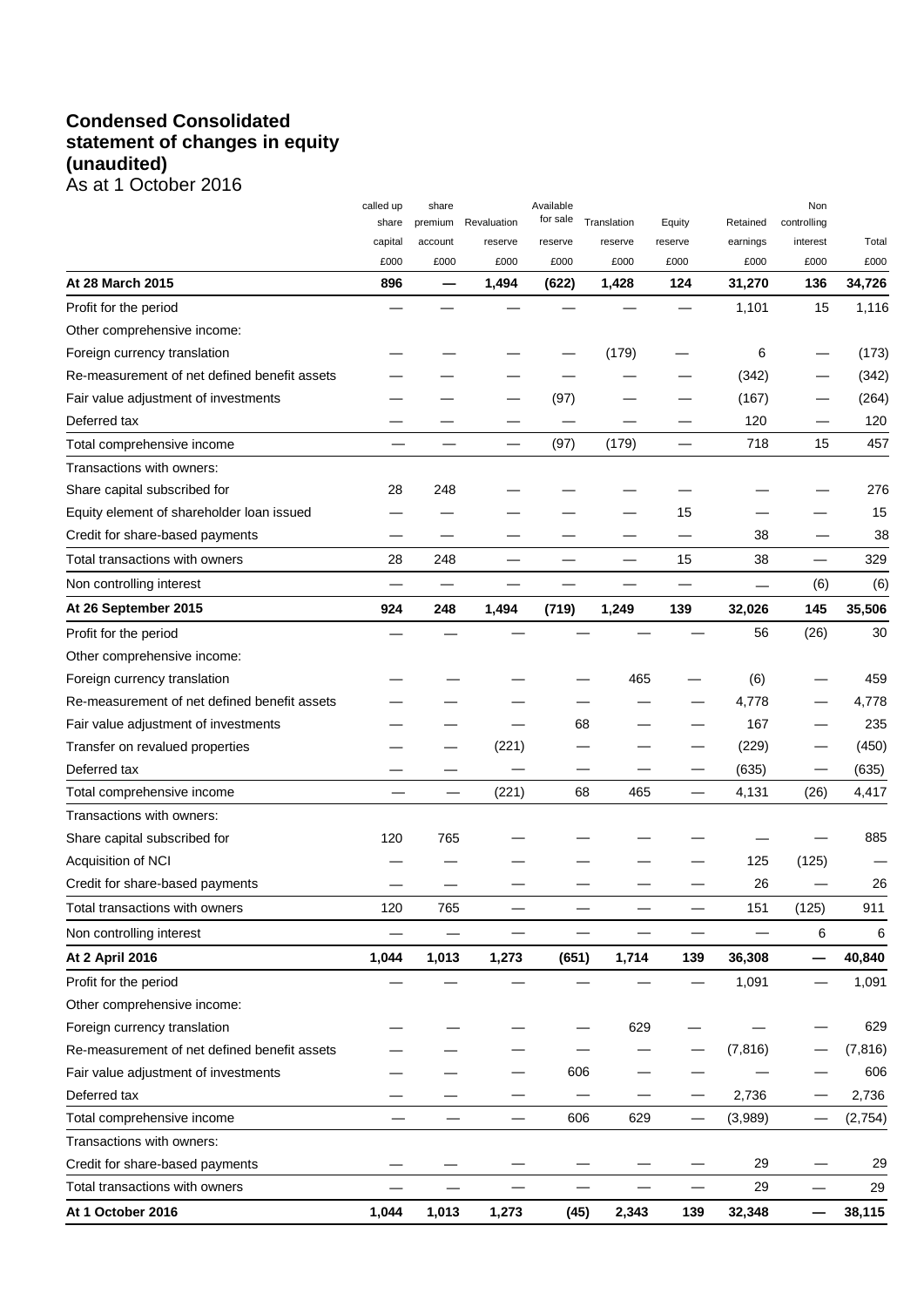# **Condensed Consolidated cash flow statement (unaudited)**

For the 26 week period ended1 October 2016

|                                                           | 26 weeks  | 26 weeks     | 53 weeks |
|-----------------------------------------------------------|-----------|--------------|----------|
|                                                           | ended     | ended        | To       |
|                                                           | 1 October | 26 September | 2 April  |
|                                                           | 2016      | 2015         | 2016     |
|                                                           | £000      | £000         | £000     |
| Cash flows from operating activities                      |           |              |          |
| Profit for the period                                     | 1,091     | 1,116        | 1,146    |
| <b>Adjustments for:</b>                                   |           |              |          |
| Amortisation                                              | 28        | 118          | 122      |
| Depreciation                                              | 220       | 253          | 548      |
| Pension credit                                            |           | (934)        | (940)    |
| Net financial income                                      | (190)     | (94)         | (141)    |
| Other special items                                       |           | 487          | 2,363    |
| Equity share option expense                               | 29        | 38           | 64       |
| Income tax expense                                        | 284       | 497          | (137)    |
| Operating cash flow before changes in working capital and | 1,462     | 1,481        | 3,025    |
| provisions                                                |           |              |          |
| (Increase) / decrease in trade and other receivables      | (884)     | (209)        | 463      |
| (Increase)/decrease in inventories                        | (516)     | (470)        | 106      |
| (Decrease) in trade and other payables                    | (1, 209)  | (643)        | (1,682)  |
| Employee benefit contributions                            | (206)     |              | (130)    |
| Restructuring and redundancy expenditure                  |           | (310)        | (807)    |
| Cash (used in)/generated from operations                  | (1, 353)  | (151)        | 975      |
| Interest paid                                             | (479)     | (424)        | (964)    |
| Income tax paid                                           |           | (89)         | (3)      |
| Net cash flows from operating activities                  | (1, 832)  | (664)        | 8        |
| Cash flows from investing activities                      |           |              |          |
| Interest received                                         | 1         | 9            | 10       |
| Purchase of Tykma                                         |           | (118)        | (1,378)  |
| Proceeds from sale of property, plant and equipment       | 2,100     |              |          |
| Purchase of property, plant and equipment                 | (298)     | (688)        | (1,522)  |
| Development expenditure capitalized                       | (4)       | (158)        | (297)    |
| Refinancing expenditure                                   |           | (24)         |          |
| Net cash from investing activities                        | 1,799     | (979)        | (3, 187) |
| Cash flows from financing activities                      |           |              |          |
| Net proceeds from issue of ordinary shares                |           | 275          | 275      |
| Proceeds from Loan Note issue                             |           | 806          | 806      |
| Proceeds from/(Net repayment of) external borrowing       | 184       | 942          | 1,883    |
| Net finance lease expenditure                             | (43)      | 120          | 67       |
| Net cash flows from financing activities                  | 141       | 2,143        | 3,031    |
| Net increase/(decrease) in cash and cash equivalents      | 108       | 500          | (148)    |
| Cash and cash equivalents at the beginning of the period  | 765       | 902          | 902      |
| Effect of exchange rate fluctuations on cash held         | 72        | (19)         | 11       |
| Cash and cash equivalents at the end of the period        | 945       | 1,383        | 765      |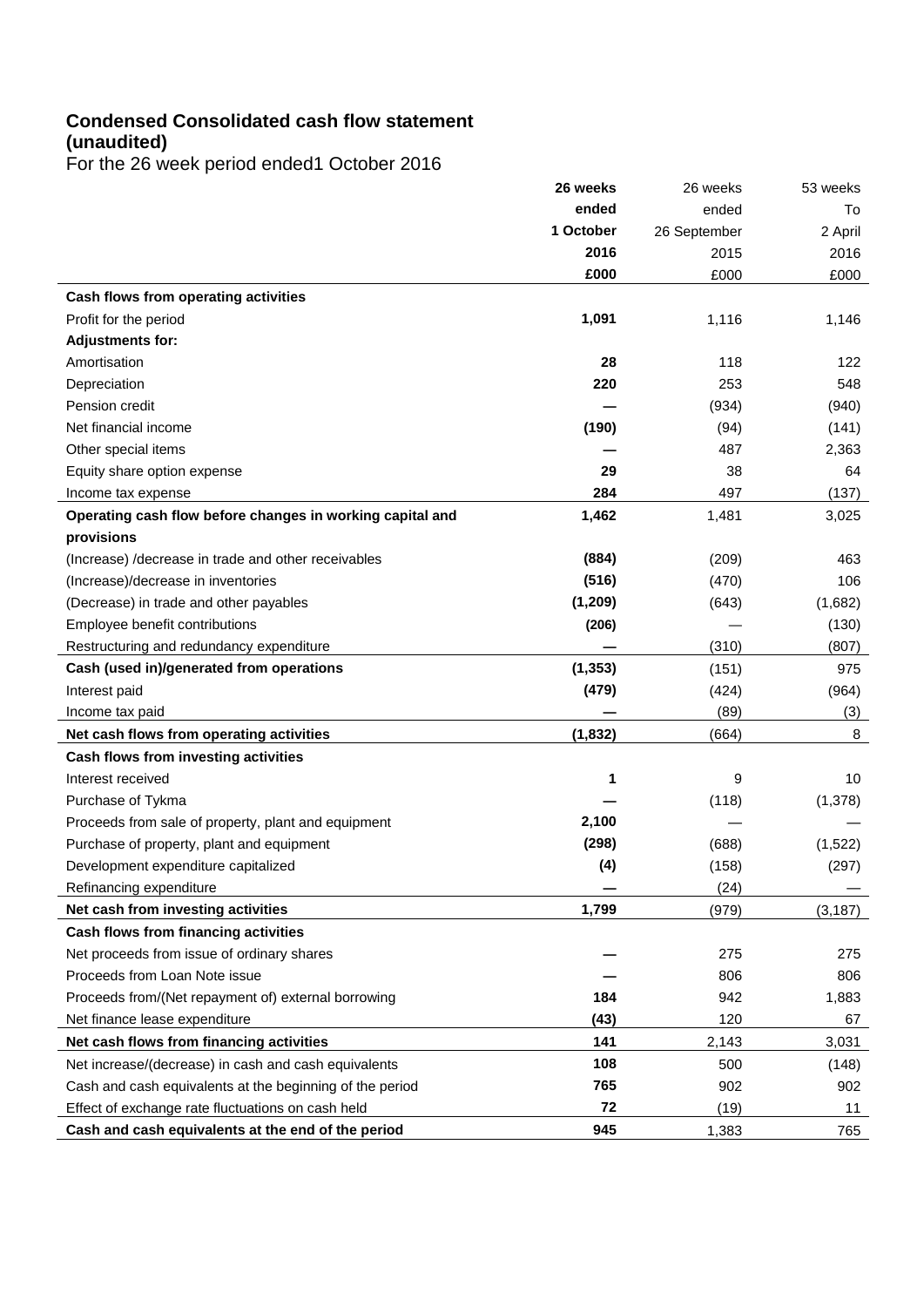## **Notes relating to the condensed consolidated financial statements**

For the 26-week period ended 1 October 2016

### **1. BASIS OF PREPARATION**

The 600 Group PLC (the "Company") is a public limited company incorporated and domiciled in England and Wales. The Company's ordinary shares are traded on the AIM Market of the London Stock Exchange. The Consolidated Interim Financial Statements of the Company for the 26 week period ended 1 October 2016 comprise the Company and its subsidiaries (together referred to as the ―Group‖).

This half yearly financial report is the condensed consolidated financial information of the Group for the 26 week period ended 1 October 2016. The Condensed Consolidated Half-yearly Financial Statements do not constitute statutory financial statements and do not include all the information and disclosures required for full annual financial statements. The Condensed Consolidated Half-yearly Financial Statements were approved by the Board on 5 December 2016.

The comparative figures for the financial year ended 2 April 2016 are not the Group's statutory accounts for that financial year. Those accounts have been reported on by the Group's auditors and delivered to the Registrar of Companies. The report of the auditors was (i) unqualified; (ii) did not include a reference to any matters to which the auditors drew attention by way of emphasis without qualifying their report, and (iii) did not contain a statement under Section 498 (2) or (3) of the Companies Act 2006.

The half yearly results for the current and comparative period are neither audited nor reviewed by the Company's auditors.

As noted in the Basis of preparation accounting policy in the Group's Financial Statements for 2 April 2016 the Group refinanced in August 2016 with HSBC PLC who provided a Term Loan facility of £350k with scheduled repayments through to November 2020 and a mixture of working capital facilities upto £4.6m. Overseas bank finance in place is a mixture of term and revolving facilities with the earliest review in August 2017. The Group has issued £8.5m of 8% loan notes with maturity in February 2020.

The Group's forecasts and projections, taking account of reasonably possible changes in trading performance, show that the Group should be able to operate within the level of these facilities.

The Directors have a reasonable expectation that the Company and the Group have adequate resources to continue in operational existence for the foreseeable future. Accordingly, they have continued to adopt the going concern basis in the preparation of this half yearly financial report.

### **2. SIGNIFICANT ACCOUNTING POLICIES**

The Condensed Consolidated Financial Statements in this half yearly financial report for the 26 week period ended 1 October 2016 have been prepared using accounting policies and methods of computation consistent with those set out in The 600 Group PLC's Annual Report and Financial Statements for the 53 week period ended 2 April 2016.

In preparing the condensed financial statements, management is required to make accounting assumptions and estimates. The assumptions and estimation methods were consistent with those applied to the Annual Report and Financial Statements for the 53 week period ended 2 April 2016.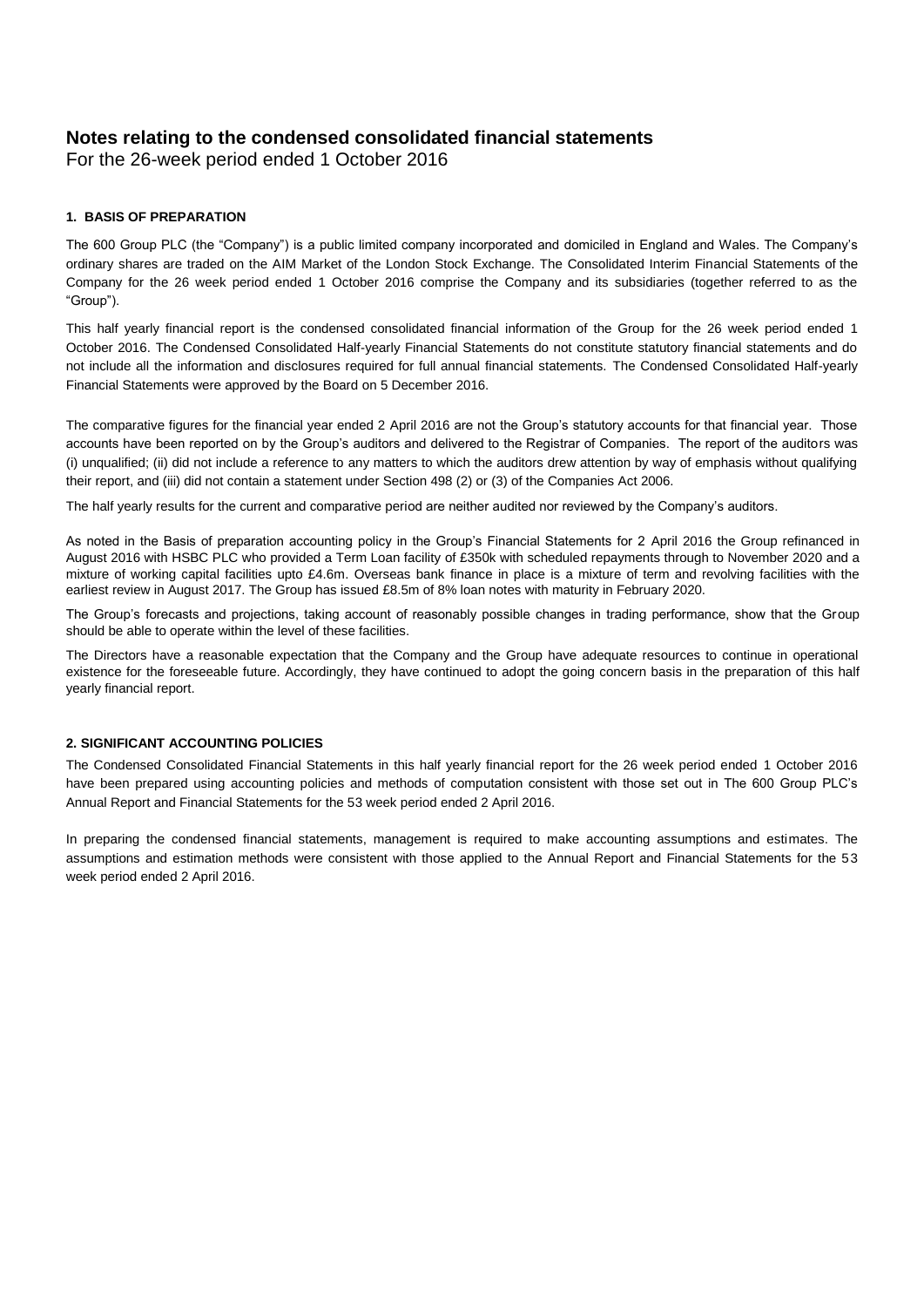#### **3. SEGMENT ANALYSIS**

IFRS 8 - "Operating Segments" requires operating segments to be identified on the basis of internal reporting about components of the Group that are regularly reviewed by the chief operating decision maker to allocate resources to the segments and to assess their performance. The chief operating decision maker has been identified as the Executive Directors. The Executive Directors review the Group's internal reporting in order to assess performance and allocate resources.

The Executive Directors consider there to be two continuing operating segments being machine tools and precision engineered Components and industrial laser systems.

The Executive Directors assess the performance of the operating segments based on a measure of operating profit/(loss). This measurement basis excludes the effects of Special Items from the operating segments. Head Office and unallocated represent central functions and costs.

The following is an analysis of the Group's revenue and results by reportable segment:

|                                                                                           | <b>Continuing</b>                      |                   |                    |          |  |  |
|-------------------------------------------------------------------------------------------|----------------------------------------|-------------------|--------------------|----------|--|--|
| 26 Weeks ended 1 October 2016                                                             | <b>Machine</b><br>Tools<br>& Precision | <b>Industrial</b> |                    |          |  |  |
|                                                                                           | <b>Engineered</b>                      | Laser             | <b>Head Office</b> |          |  |  |
|                                                                                           | <b>Components</b>                      | <b>Systems</b>    | &unallocated       | Total    |  |  |
| Segmental analysis of revenue                                                             | £000                                   | £000              | £000               | £000     |  |  |
| Revenue from external customers                                                           | 16,423                                 | 6,740             |                    | 23,163   |  |  |
| Inter-segment revenue                                                                     |                                        |                   |                    |          |  |  |
| Total segment revenue                                                                     | 16,423                                 | 6,740             |                    | 23,163   |  |  |
| Less: inter-segment revenue                                                               |                                        |                   |                    |          |  |  |
| <b>Total revenue</b>                                                                      | 16,423                                 | 6,740             |                    | 23,163   |  |  |
| <b>Operating Profit/(loss) pre special</b><br>items                                       | 923                                    | 893               | (582)              | 1,234    |  |  |
| special items                                                                             |                                        |                   | (49)               | (49)     |  |  |
| <b>Operation Profit/(loss)</b>                                                            | 923                                    | 893               | (631)              | 1,185    |  |  |
| Other segmental information:                                                              |                                        |                   |                    |          |  |  |
| Reportable segment assets                                                                 | 62,290                                 | 8,403             | 489                | 71,182   |  |  |
|                                                                                           |                                        |                   |                    |          |  |  |
|                                                                                           | (20, 494)                              | (4, 129)          | (8, 444)           | (33,067) |  |  |
| Reportable segment liabilities<br>Intangible & Property, plant and<br>equipment additions | 34                                     | 267               |                    | 301      |  |  |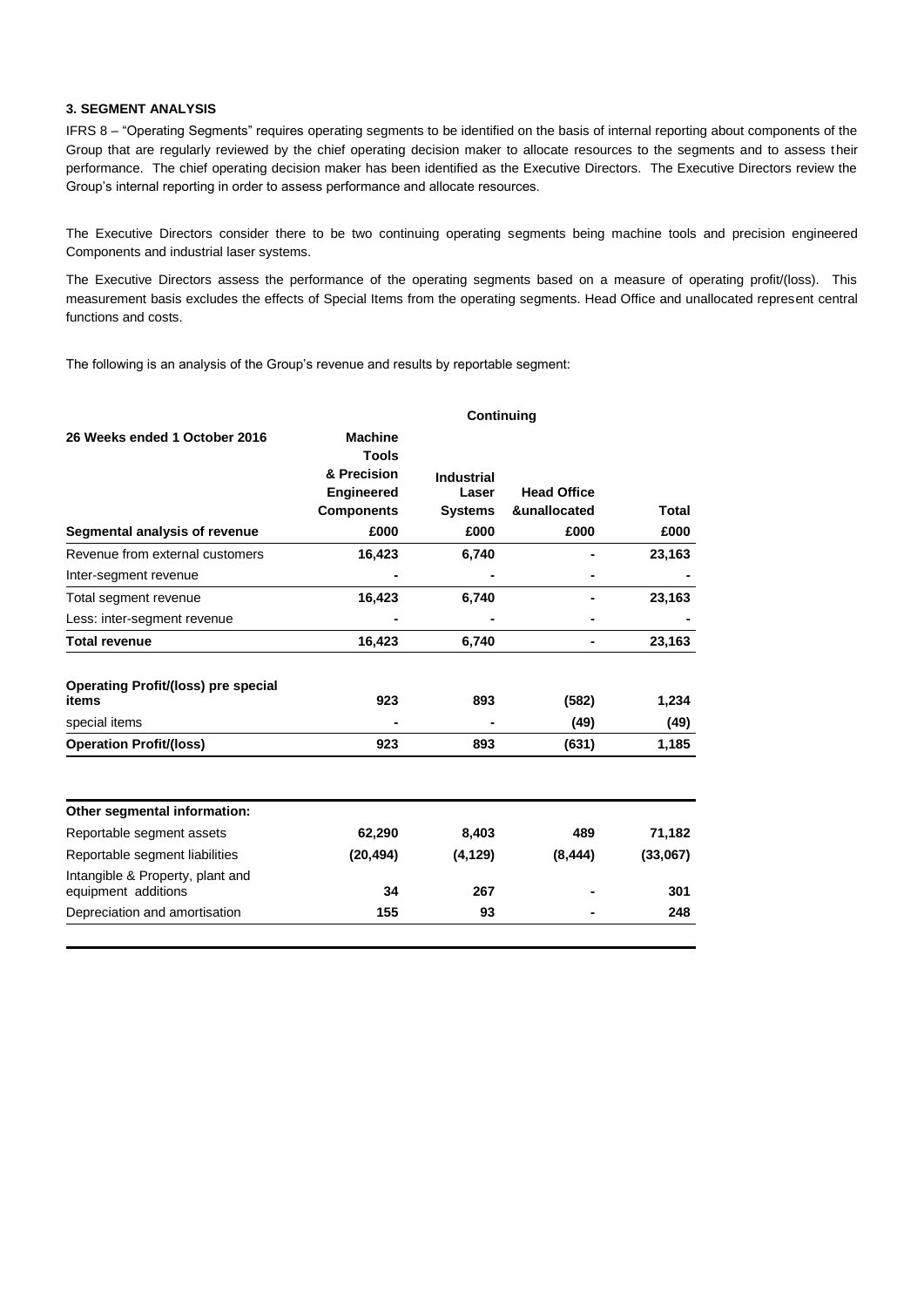### **3. SEGMENT ANALYSIS (continued)**

| Continuing                                                       |                                |                   |                          |           |  |
|------------------------------------------------------------------|--------------------------------|-------------------|--------------------------|-----------|--|
| 26 Weeks ended 26 September 2015                                 | <b>Machine</b><br><b>Tools</b> |                   |                          |           |  |
|                                                                  | & Precision                    | <b>Industrial</b> |                          |           |  |
|                                                                  | <b>Engineered</b>              | Laser             | <b>Head Office</b>       |           |  |
|                                                                  | <b>Components</b>              | <b>Systems</b>    | &unallocated             | Total     |  |
| Segmental analysis of revenue                                    | £000                           | £000              | £000                     | £000      |  |
| Revenue from external customers                                  | 16,809                         | 6,537             | $\overline{a}$           | 23,346    |  |
| Inter-segment revenue                                            |                                | 37                |                          | 37        |  |
| Total segment revenue                                            | 16,809                         | 6,574             | $\overline{\phantom{0}}$ | 23,383    |  |
| Less: inter-segment revenue                                      |                                | (37)              |                          | (37)      |  |
| Total revenue                                                    | 16,809                         | 6,537             | ٠                        | 23,346    |  |
| Operating Profit/(loss) pre-pensions credit<br>and special items | 1,049                          | 629               | (510)                    | 1,168     |  |
| Pensions credit                                                  | 934                            |                   |                          | 934       |  |
| Other special items                                              |                                | (176)             | (406)                    | (582)     |  |
| <b>Operation Profit/(loss)</b>                                   | 1,983                          | 453               | (916)                    | 1,520     |  |
| Other segmental information:                                     |                                |                   |                          |           |  |
| Reportable segment assets                                        | 64,142                         | 8,150             | 1,405                    | 73,697    |  |
| Reportable segment liabilities                                   | (22, 712)                      | (5,647)           | (9,832)                  | (38, 191) |  |
| Intangible & Property, plant and<br>equipment additions          | 389                            | 497               |                          | 886       |  |
| Depreciation and amortisation                                    | 147                            | 140               | 84                       | 371       |  |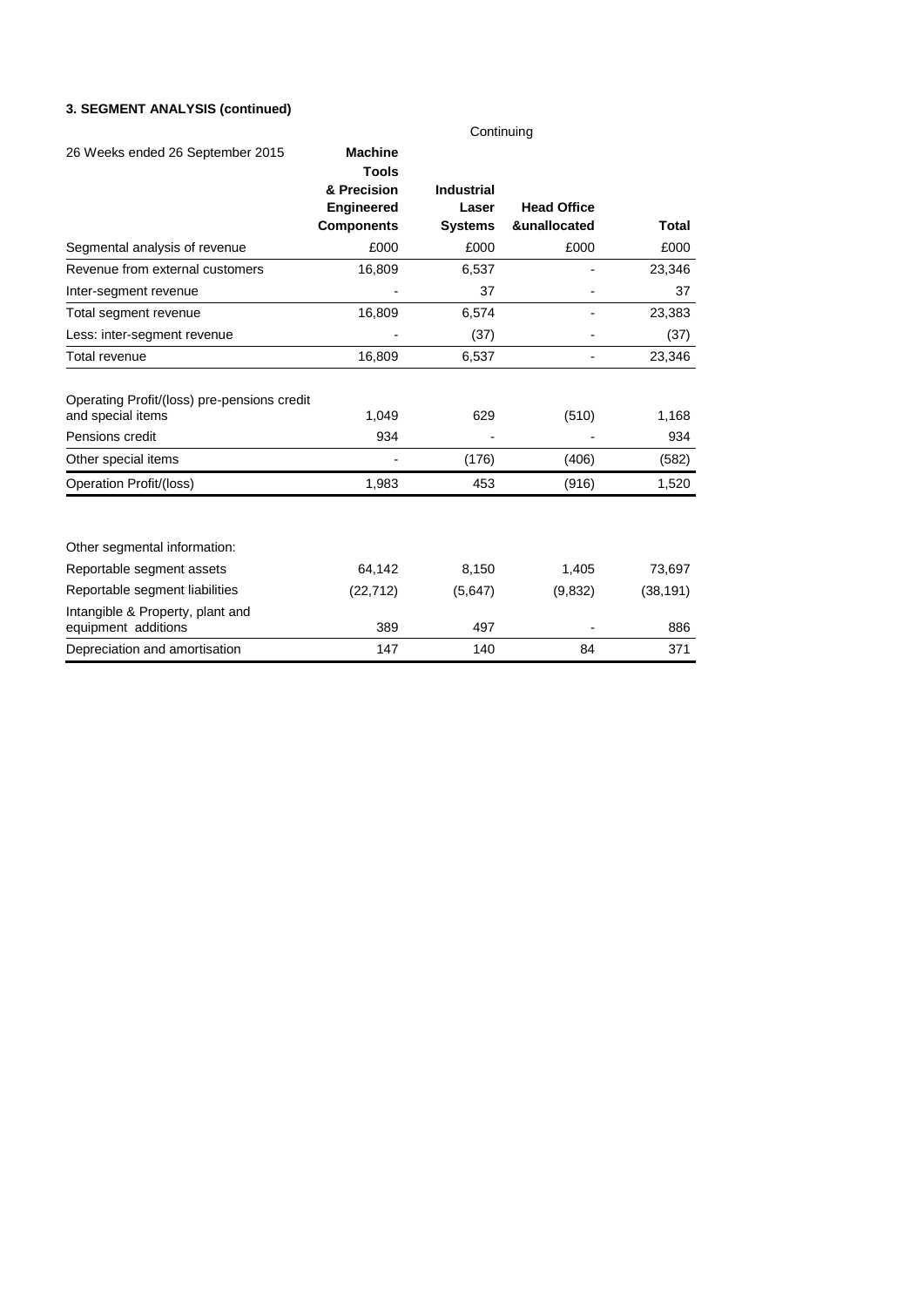### **3. SEGMENT ANALYSIS (continued)**

|                                                         | Continuing                     |                   |                    |           |
|---------------------------------------------------------|--------------------------------|-------------------|--------------------|-----------|
| 53-weeks ended 2 April 2016                             | <b>Machine</b><br><b>Tools</b> |                   |                    |           |
|                                                         | & Precision                    | <b>Industrial</b> |                    |           |
|                                                         | <b>Engineered</b>              | Laser             | <b>Head Office</b> |           |
|                                                         | <b>Components</b>              | <b>Systems</b>    | &unallocated       | Total     |
| Segmental analysis of revenue                           | £000                           | £000              | £000               | £000      |
| Revenue from external customers                         | 32,127                         | 13,142            |                    | 45,269    |
| Inter-segment revenue                                   |                                |                   |                    |           |
| Total segment revenue                                   | 32,127                         | 13,142            |                    | 45,269    |
| Less: inter-segment revenue                             |                                |                   |                    |           |
| Total revenue per statutory accounts                    | 32,127                         | 13,142            |                    | 45,269    |
| Operating Profit/(loss) before special Items            | 2,073                          | 1,179             | (896)              | 2,356     |
| Special Items                                           | 282                            | (3,217)           | (590)              | (3,520)   |
| Group profit/(loss) from operations                     | 2,355                          | (2,033)           | (1,486)            | (1, 164)  |
| Other segmental information:                            |                                |                   |                    |           |
| Reportable segment assets                               | 26,630                         | 5,970             | 44,172             | 76,772    |
| Reportable segment liabilities                          | (22,078)                       | (3,048)           | (10, 806)          | (35, 932) |
| Intangible & Property, plant and equipment<br>additions | 605                            | 1,214             |                    | 1,819     |
| Depreciation and amortisation                           | 293                            | 457               |                    | 750       |

### **4. SPECIAL ITEMS**

In order for users of the financial statements to better understand the underlying performance of the Group the Board have separately disclosed transactions which by virtue of their size or incidence, are considered to be one off in nature. In addition the charge for share based payments, amortisation of intangible assets acquired and non cash pension transactions have also been separately identified.

Special items include acquisition costs, gains and losses on the sale of properties and assets, exceptional costs relating to reorganisation, redundancy and restructuring, legal disputes and inventory, asset and intangibles.

|                                                     | 1 October<br>2016 | 26 September<br>2015 | 2 April<br>2016 |
|-----------------------------------------------------|-------------------|----------------------|-----------------|
|                                                     | £000              | £000                 | £000            |
| Items included in operating profit:                 |                   |                      |                 |
| Pension credit                                      |                   | (934)                | (940)           |
| Reorganisation , restructuring and redundancy costs |                   | 487                  | 1,729           |
| Impairment of intangible assets                     |                   |                      | 2,390           |
| Acquisition costs                                   |                   |                      | 197             |
| Share option costs                                  | 29                | 38                   | 64              |
| Amortisation of intangible assets acquired          | 20                | 57                   | 80              |
|                                                     | 49                | (352)                | 1,389           |
| Items included in financial income/(expense):       |                   |                      |                 |
| Pensions interest on surplus                        | (750)             | (580)                | (1, 171)        |
| Amortisation of loan note expenses                  | 82                | 70                   | 150             |
|                                                     | (668)             | (510)                | (1,021)         |
| Included in contingent consideration settlement:    |                   |                      |                 |
| <b>TYKMA</b> deferred consideration settlement      |                   |                      | (2,032)         |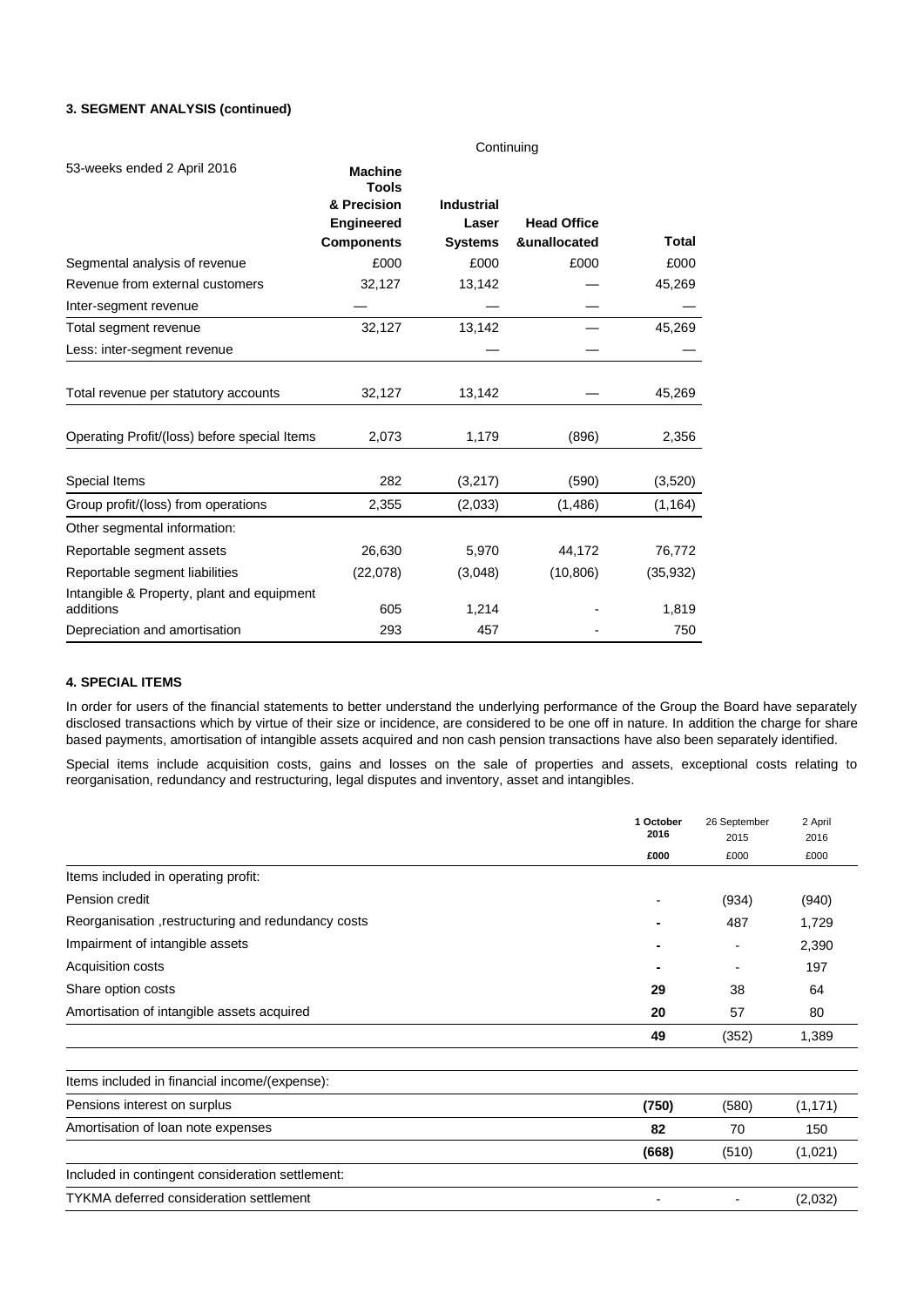#### **5. FINANCIAL INCOME AND EXPENSE**

|                                   | 1 October<br>2016 | 26 September<br>2015 | 2 April |
|-----------------------------------|-------------------|----------------------|---------|
|                                   |                   |                      | 2016    |
|                                   | £000              | £000                 | £000    |
| Interest income                   |                   | 9                    | 10      |
| Interest on Pension surplus       | 750               | 580                  | 1,171   |
| <b>Financial income</b>           | 751               | 589                  | 1,181   |
| Bank overdraft and loan interest  | (133)             | (98)                 | (155)   |
| Loan note interest                | (340)             | (322)                | (721)   |
| Finance charges on finance leases | (6)               | (6)                  | (14)    |
| Amortisation of loan note costs   | (82)              | (70)                 | (150)   |
| <b>Financial expense</b>          | (561)             | (496)                | (1,040) |

### **6. TAXATION**

|                                          | 1 October | 26 September | 2 April |
|------------------------------------------|-----------|--------------|---------|
|                                          | 2016      | 2015         | 2016    |
|                                          | £000      | £000         | £000    |
| Current tax:                             |           |              |         |
| Corporation tax at 19% (2015: 20%):      | ٠         |              |         |
| Overseas taxation:                       |           |              |         |
| - current period                         | (20)      | (13)         | 53      |
| Total current tax charge                 | (20)      | (13)         | 53      |
| Deferred taxation:                       |           |              |         |
| - current period                         | (264)     | (484)        | 79      |
| - prior period                           |           |              | 5       |
| Total deferred taxation charge           | (264)     | (484)        | 84      |
| Taxation charged to the income statement | (284)     | (497)        | 137     |

#### **7. EARNINGS PER SHARE**

.

The calculation of the basic earnings per share of 1.05p (2014:2.49p) is based on the earnings for the financial period attributable to the Parent Company's shareholders of a profit of £1,091,000 (2014 £1,101,000) and on the weighted average number of shares in issue during the period of 104,357,957 (2015: 90,801,638). At 1 October 2016, there were 6,650,000 (2015: 6,150,000) potentially dilutive shares on option and 43,950,000 (2015: 43,950,000)share warrants exercisable at 20p. The weighted average effect of these as at 1 October 2016 was nil (2015: 791,000) giving a diluted earnings per share of 1.05p (2015: 1.20p).

|                                                    | 1 October<br>2016          | 26 September<br>2015 | 2 April<br>2016 |
|----------------------------------------------------|----------------------------|----------------------|-----------------|
| Weighted average number of shares                  | <b>Shares</b>              | <b>Shares</b>        | Shares          |
| Issued shares at start of period                   | 104, 357, 957 89, 607, 957 |                      | 89,607,957      |
| Effect of shares issued in the period              |                            | 1.193.681            | 2,076,146       |
| Weighted average number of shares at end of period | 104,357,957                | 90,801,638           | 91,684,103      |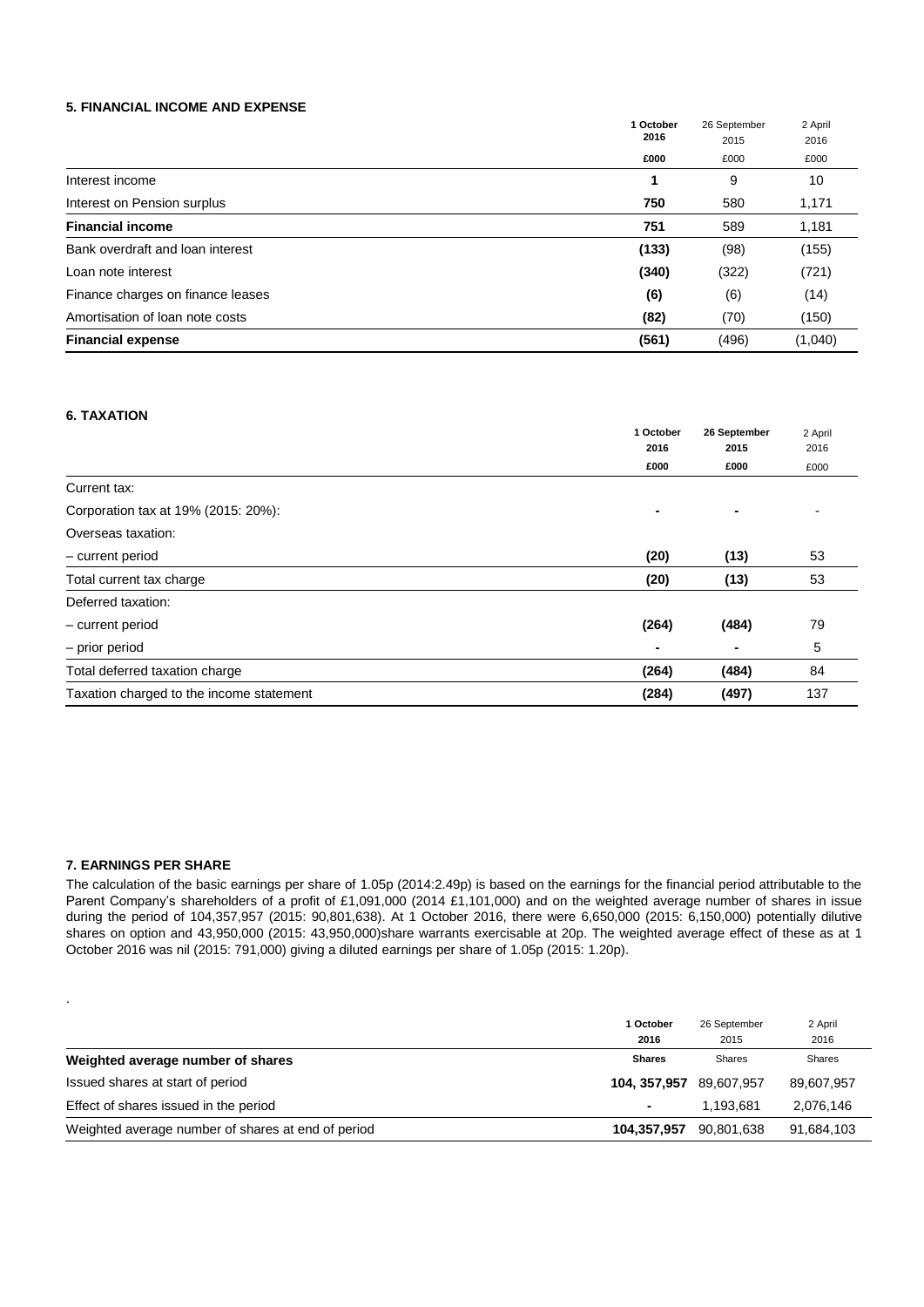|                                            | 1October | 26 September<br>2015 | 2 April  |
|--------------------------------------------|----------|----------------------|----------|
|                                            | 2016     |                      | 2016     |
|                                            | £000     | £000                 | £000     |
| <b>Underlying earnings</b>                 |          |                      |          |
| Total post tax earnings                    | 1,091    | 1,116                | 1,146    |
| Share option costs                         | 29       | 38                   | 64       |
| Pensions Interest                          | (750)    | (580)                | (1, 171) |
| Amortisation of Shareholder Ioan expenses  | 82       | 70                   | 150      |
| Pensions credit                            |          | (934)                | (940)    |
| Credit on settling deferred consideration  |          |                      | (2,032)  |
| Impairment of intangible assets            |          |                      | 2,390    |
| Amortisation of intangible assets acquired | 20       | 57                   | 80       |
| Other special items                        |          | 487                  | 1,729    |
| Acquisition costs                          |          |                      | 197      |
| Associated Taxation on special items       | 264      | 530                  | (72)     |
| Underlying Earnings before tax             | 756      | 751                  | 1,476    |
| Underlying earnings after tax              | 736      | 784                  | 1,541    |
| Underlying Earnings Per Share              | 0.71p    | 0.85p                | 1.69p    |

## **8. RECONCILIATION OF NET CASH FLOW TO NET DEBT**

|                                                  | 1 October | 26 September | 2 April   |
|--------------------------------------------------|-----------|--------------|-----------|
|                                                  | 2016      | 2015         | 2016      |
|                                                  | £000      | £000         | £000      |
| Increase/(decrease) in cash and cash equivalents | 108       | 500          | (148)     |
| Increase in debt and finance leases              | (184)     | (1,835)      | (2,757)   |
| Increase in net debt from cash flows             | (76)      | (1, 335)     | (2,905)   |
| Net debt at beginning of period                  | (13, 886) | (10, 798)    | (10, 798) |
| Loan costs amortisation and adjustments          | (82)      | (33)         | (110)     |
| Exchange effects on net funds                    | (294)     | 23           | (73)      |
| Net debt at end of period                        | (14, 338) | (12, 143)    | (13,886)  |

## **9. ANALYSIS OF NET DEBT**

|                                                                                         | At       | Exchange/ |       |            | At        |
|-----------------------------------------------------------------------------------------|----------|-----------|-------|------------|-----------|
|                                                                                         | 2 April  | Reserve   |       |            | 1 October |
|                                                                                         | 2016     | movement  | Other | Cash flows | 2016      |
|                                                                                         | £000     | £000      | £000  | £000       | £000      |
| Cash at bank and in hand                                                                | 665      | 72        |       | 108        | 845       |
| Short term deposits (included within cash and cash<br>equivalents on the balance sheet) | 100      |           |       |            | 100       |
|                                                                                         | 765      | 72        |       | 108        | 945       |
| Debt due within one year                                                                | (3, 114) | (219)     |       | (2,388)    | (5, 721)  |
| Debt due after one year                                                                 | (3,596)  | (133)     |       | 2,161      | (1,568)   |
| Loan Notes due after one year                                                           | (7,699)  |           | (82)  |            | (7, 781)  |
| Finance leases                                                                          | (242)    | (14)      |       | 43         | (213)     |
| Total                                                                                   | (13,886) | (294)     | (82)  | (76)       | (14, 338) |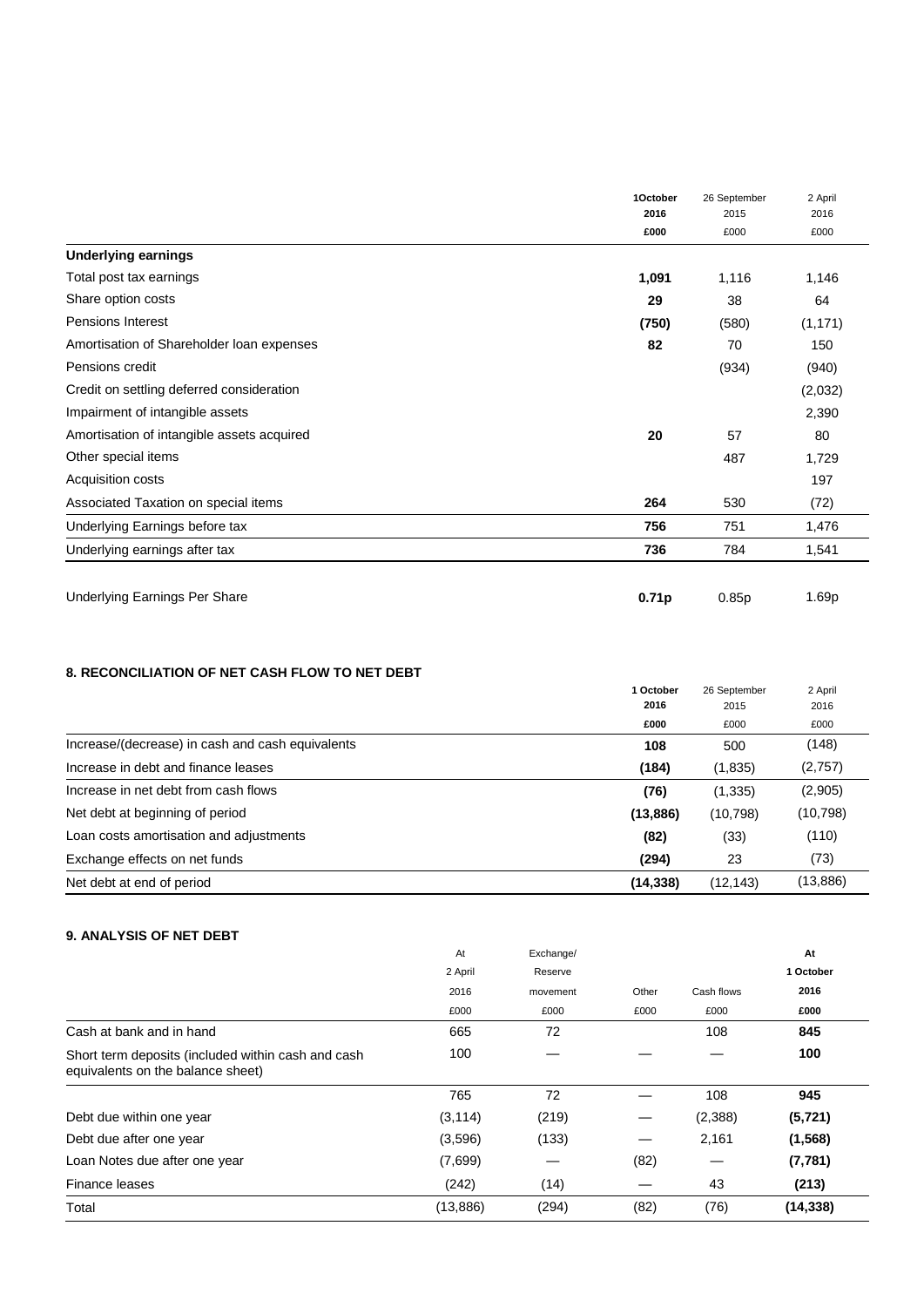#### **10. EMPLOYEE BENEFITS**

The Group has defined benefit pension schemes in the UK and USA. The assets of these schemes are held in separate trusteeadministered funds. The principal scheme is the UK defined benefit plan.

The UK scheme was closed to future accrual of benefits at 31 March 2013. Any deficit contributions required are determined by independent qualified actuaries based upon triennial actuarial valuations in the UK and on annual valuations in the US. There have been no deficit contributions made to the schemes during the reported periods and the latest draft actuarial valuation of the UK scheme to 31 March 2016shows the scheme to be in a surplus of £2.2m based on the Technical Provisions basis of valuation. Consequently it is expected that agreement will be reached that there will continue to be no requirement for any cash funding from the Company.

| Value of UK and USA scheme assets and liabilities for the purposes of IAS 19 | 1 October<br>2016 | 26 September<br>2015 | 2 April<br>2016 |
|------------------------------------------------------------------------------|-------------------|----------------------|-----------------|
|                                                                              | £000              | £000                 | £000            |
| Opening Fair value of schemes assets                                         | 220,208           | 230,046              | 230,046         |
| Experience adjustments in the period                                         | 30,900            | (17,600)             | (9,838)         |
| Closing Fair value of schemes assets                                         | 251,108           | 212,446              | 220,208         |
| Opening present value of schemes liabilities                                 | 179,271           | 195,754              | 195,754         |
| Experience adjustments in the period                                         | 38,094            | (18, 749)            | (16, 483)       |
| Closing present value of schemes liabilities                                 | 217,365           | 177,005              | 179,271         |
| Surplus recognised under IAS 19                                              | 33,743            | 35.441               | 40.937          |